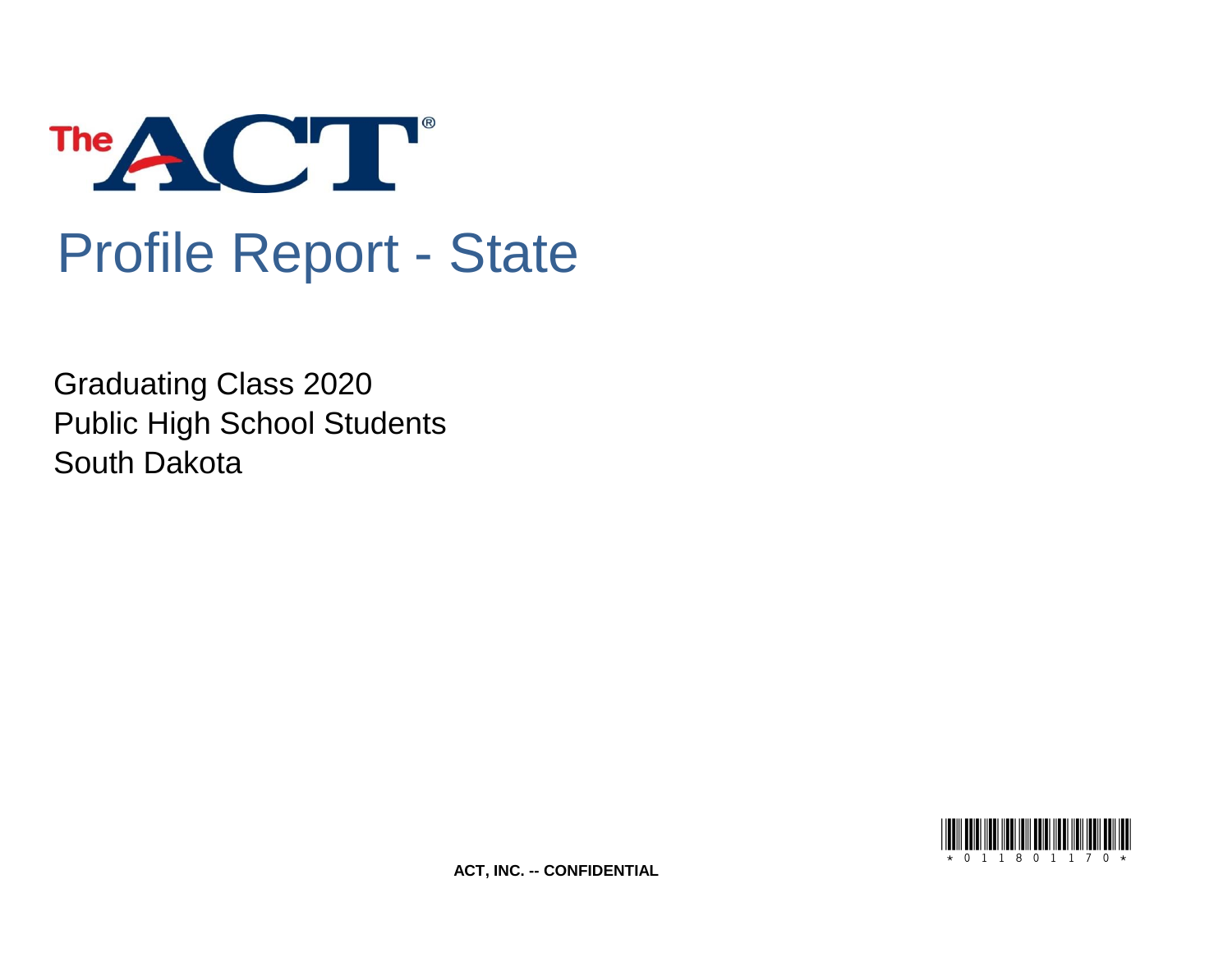### New to your 2020 Profile Report

Upon registration, students are now given the option to select gender values that include Male, Female, Another Gender, and Prefer Not to Respond. With this change, ACT Profile Reports will report outcomes for Males, Females, and those students providing Other Responses.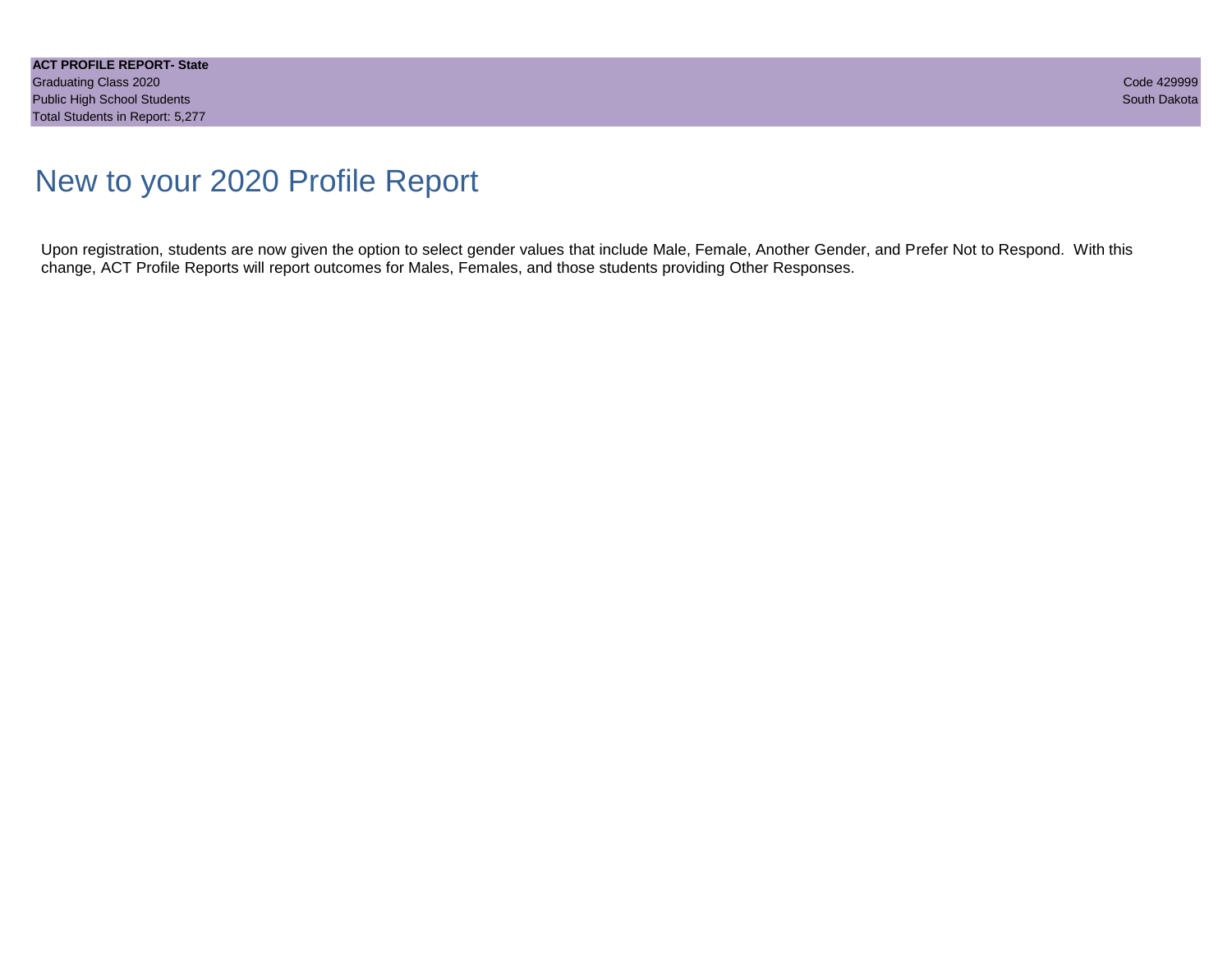### **Table of Contents**

| <b>Section I: Executive Summary</b>                             | Page 5  | Section III: College Readiness & Impact of Course Rigor                         | Page 17 |
|-----------------------------------------------------------------|---------|---------------------------------------------------------------------------------|---------|
| Average Composite Scores: 5 Years of Testing                    |         | Percent of Students Meeting 3 or 4 College Readiness                            |         |
| Percent Meeting 3 or 4 Benchmarks: 5 Years of Testing           |         | Benchmarks by Core College Curriculum Status                                    |         |
| Percent Meeting STEM Benchmark: 5 Years of Testing              |         | Percent of Students in College and Career Readiness Standards (CCRS)            |         |
| Percent Taking A Core Curriculum: 5 Years of Testing            |         | Score Ranges                                                                    |         |
| Five Year Trends-Percent of Students Who Met                    |         | Percent of Students Who Met ACT College Readiness Benchmark Scores              |         |
| <b>College Readiness Benchmarks</b>                             |         | by Gender                                                                       |         |
| Five Year Trends-Average ACT Scores                             |         | Percent of Students Who Met ACT College Readiness Benchmark Scores              |         |
| Five Year Trends-Average ACT Scores by Level of Preparation     |         | by Race/Ethnicity                                                               |         |
| Five Year Trends-Percent and Average Composite Score            |         | Likely ACT National Career Readiness Certificate (NCRC) Level                   |         |
| by Race/Ethnicity                                               |         | Based Upon ACT Composite Score                                                  |         |
| Five Year Trends-Achievement in STEM                            |         | College Readiness Benchmark Percent and Average ACT Scores                      |         |
| Proficiency Toward Understanding Complex Text                   |         | by Overall High School Curriculum                                               |         |
|                                                                 |         | College Readiness Benchmark Percent and Average ACT Scores                      |         |
| <b>Section II: Academic Achievement</b>                         | Page 11 | by Content-Specific Curriculum                                                  |         |
| Average ACT Composite Scores by Race and Core Curriculum Status |         | College Readiness Benchmark Percent and Average ACT Scores                      |         |
| ACT Score Distributions, Cumulative Percents, and Averages      |         | by Common Course Patterns                                                       |         |
| <b>Subject Area Reporting Categories</b>                        |         | College Readiness Benchmark Percent and Average ACT Scores                      |         |
| Average ACT Composite Scores for Race/Ethnicity                 |         | for Gender by Common Course Patterns                                            |         |
| by Level of Preparation                                         |         |                                                                                 |         |
| Average ACT Scores by Race/Ethnicity                            |         | <b>Section IV: Career and Educational Aspirations</b>                           | Page 25 |
| Average ACT Composite Scores for Gender by Level of Preparation |         | Average ACT Composite Scores                                                    |         |
| Average ACT Scores by Gender                                    |         | by Race and Student Postsecondary Aspirations                                   |         |
| <b>ACT Score Quartile Values</b>                                |         | Distribution of Planned Educational Majors for All Students<br>by College Plans |         |
|                                                                 |         | Average ACT Composite Scores for Racial/Ethnic Groups                           |         |
|                                                                 |         | by Post-Secondary Educational Aspirations                                       |         |
|                                                                 |         | Students' Score Report Preferences at Time of Testing                           |         |
|                                                                 |         | <b>Section V: Optional Writing Test Results</b>                                 | Page 31 |
|                                                                 |         | Average ACT Writing Scores by Race/Ethnicity                                    |         |
|                                                                 |         | Average ACT English Language Arts Constituent Scores                            |         |
|                                                                 |         | by Race/Ethnicity and Gender for Students Who Took ACT Writing                  |         |
|                                                                 |         | Average ACT English Language Arts Outcomes                                      |         |

by Race/Ethnicity and Gender for Students Who Took ACT Writing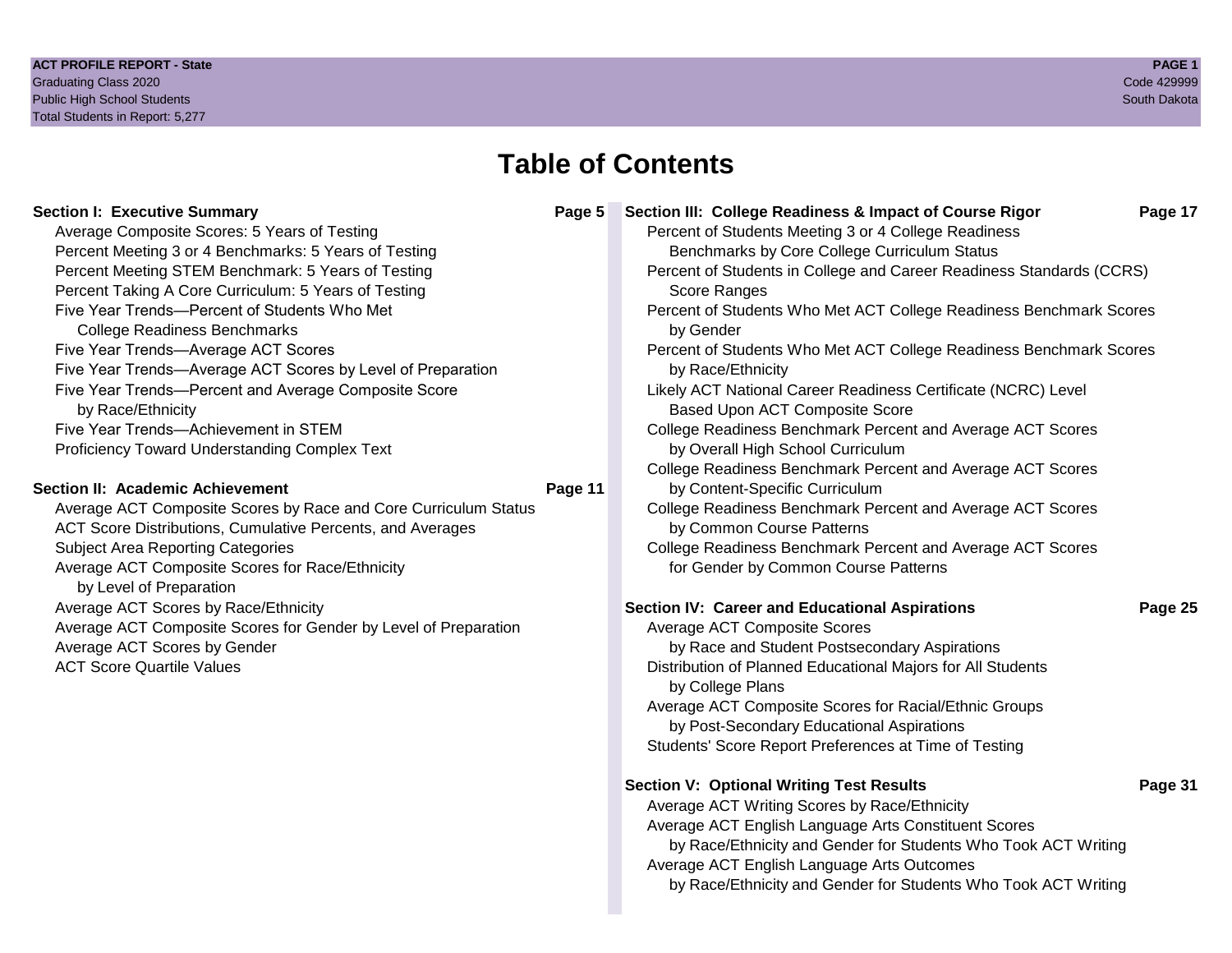We are pleased to provide this 2020 Graduating Class ACT Profile Report. This report summarizes the preparation and performance of your 2020 graduates who took the ACT as sophomores, juniors, or seniors under standard- or extendedtime conditions and achieved a college reportable composite score. The most recent set of test information is used in your report for students testing more than once.

This report focuses on:

**Performance** - student test performance in the context of college readiness

**Access** - number of your graduates exposed to college entrance testing and the percent of race/ethnicity participation

**Course Selection** - percent of students pursuing a core curriculum

**Course Rigor** - impact of rigorous coursework on achievement

**College Readiness** - percent of students meeting ACT College Readiness Benchmark Scores in each content area

**Awareness** - extent to which student aspirations match performance

**Articulation** - colleges and universities to which your students send test results

Each year, test data for a school, district, and the state represents a different cohort of students. ACT encourages educators to focus on trends (3, 5, 10 years), not year-to-year changes. Such changes can represent normal – even expected – fluctuations. On the other hand, trend lines offer more insight into what is happening in a school, district, or the state.

Furthermore, ACT encourages educators to measure student performance in the context of college readiness measures. The focus should be on the number and percentage of students who met or exceeded ACT's College Readiness Benchmark Scores, a measure that is much more meaningful and understandable than an average composite score for a group of students.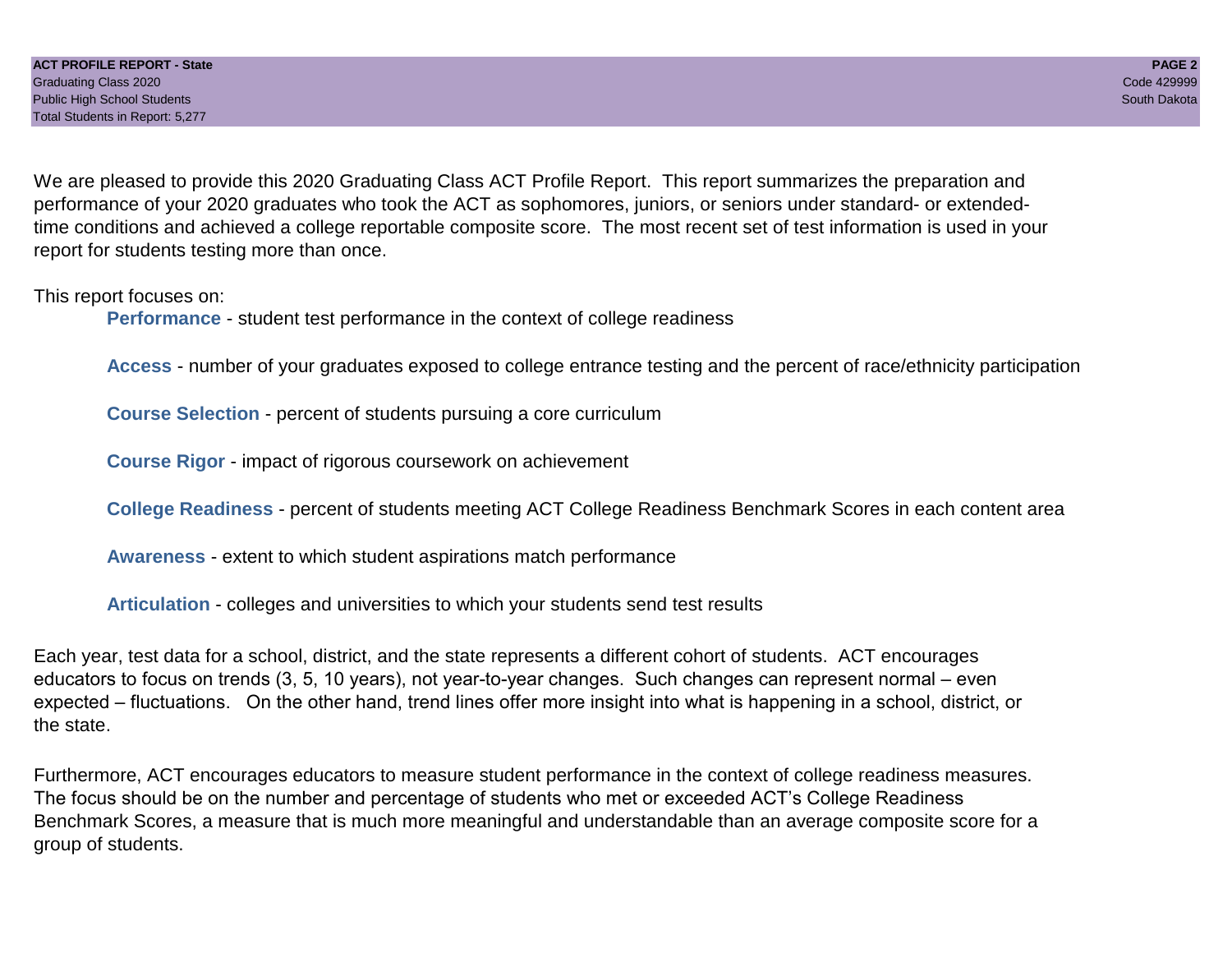### **The ACT is a curriculum-based measure of college readiness. ACT components include:**

Tests of academic achievement in English, math, reading, science, STEM, and (optional) ELA and writing High school grade and course information Student Profile Section Career Interest Inventory

### **The ACT:**

Every few years, ACT conducts the **ACT National Curriculum Survey** to ensure its curriculum-based assessment tools accurately measure the skills high school teachers teach and instructors of entry-level college courses expect. The ACT is the only college readiness test designed to reflect the results of such a survey.

ACT's **College and Career Readiness Standards** are sets of statements intended to help students, parents and educators understand the meaning of test scores. The standards relate test scores to the types of skills needed for success in high school and beyond. They serve as a direct link between what students have learned and what they are ready to do next. The ACT is the only college readiness test for which scores can be tied directly to standards. College and Career Readiness Standards to the Classroom interpretive guides can be found at www.act.org/content/act/en/education-and-career-planning/college-and-career-readinessstandards.html.

Only the ACT reports **College Readiness Benchmark Scores** – A benchmark score is the minimum score needed on an ACT subject-area test to indicate a 50% chance of obtaining a B or higher or about a 75% chance of obtaining a C or higher in the corresponding credit-bearing college courses, which include English Composition, Algebra, Social Science, Biology, STEM and ELA. These scores were empirically derived based on the actual performance of students in college.

| <b>College Course/Course Area</b> | <b>ACT Score</b> | <b>Benchmark Score</b> |
|-----------------------------------|------------------|------------------------|
| <b>English Composition</b>        | English          | 18                     |
| Algebra                           | Mathematics      | 22                     |
| <b>Social Sciences</b>            | Reading          | 22                     |
| <b>Biology</b>                    | Science          | 23                     |
| <b>STEM</b>                       | <b>STEM</b>      | 26                     |
| FI A                              | FI A             | 20                     |

For more information, go to www.act.org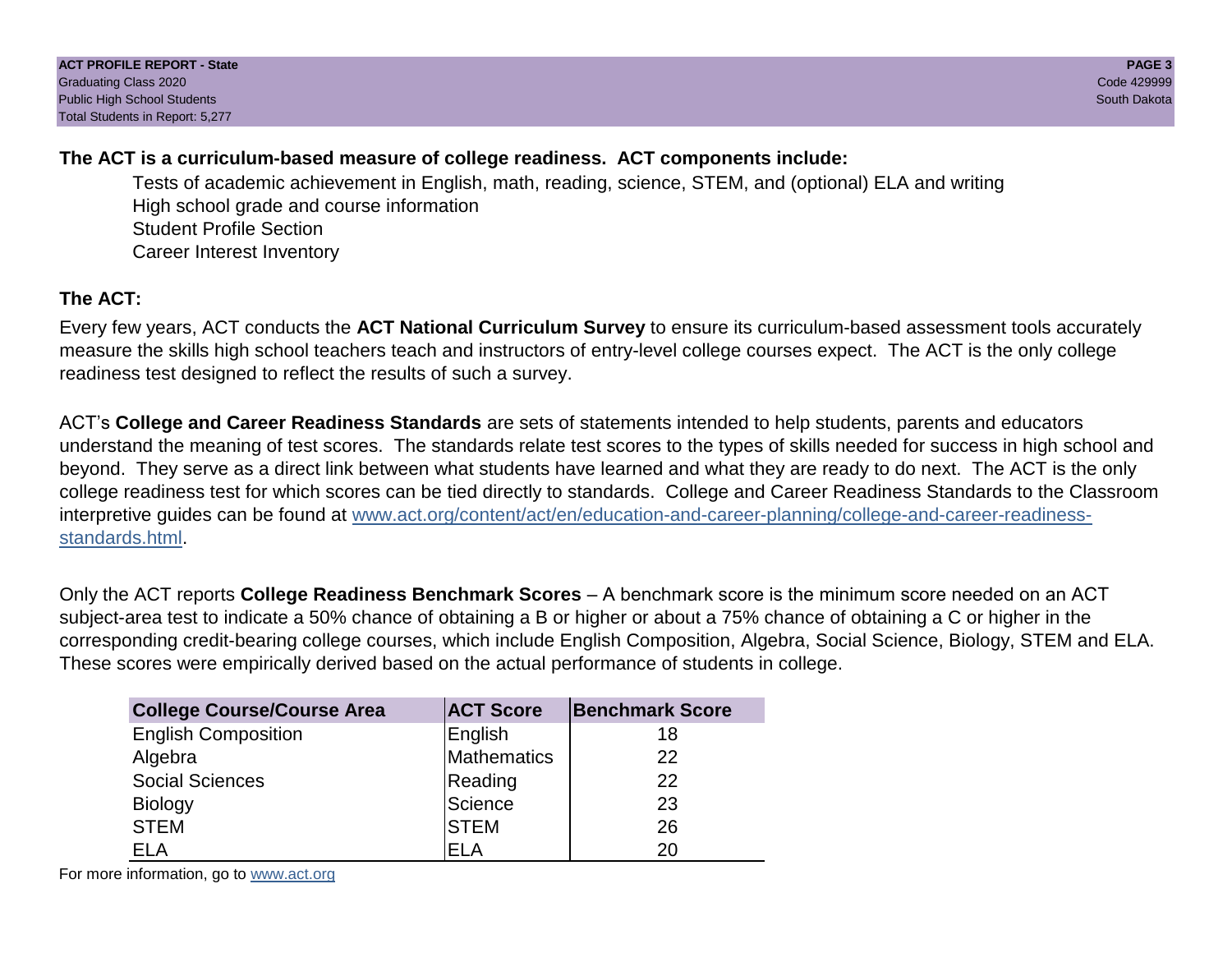#### **How to Improve Scores and Increase College Readiness**

31% of your students met all four ACT College Readiness Benchmark Scores (Table 1.1). To improve students' scores and increase the percentage of students identified as college ready, ACT suggests:

PROVIDING ACCESS FOR ALL STUDENTS TO TAKE THE ACT: 5,277 of your students are included in this report (the 'cohort'). Increasing access insures that more students have the opportunity to consider college and allows the reader to use this report to evaluate how well courses and instructional programs are preparing students for college and work.

MAKING CORE CURRICULUM A PRIORITY: Emphasize the need for all students to develop college and work ready skills, regardless of postsecondary aspirations. 85% of the students in the cohort reported taking courses that would be considered 'Core or More' (Table 1.4).

MAKING SURE STUDENTS ARE TAKING THE RIGHT KINDS OF COURSES: Table 3.8 reports 3% of the cohort took less than three years of math courses. Of these students, 12% were college ready. 14% of the cohort reported taking a course sequence of Algebra I, Algebra II, and Geometry. 18% of these students were college ready. In comparison, 58% of the students who took 3 or more years of math beyond Algebra I, Algebra II, and Geometry were college ready. Getting more students ready for Algebra prior to 9th grade will increase the chances that students will be prepared for and take advanced-level math courses.

Similarly, Table 3.8 reports 5% of the cohort took less than three years of natural science courses. 30% of these students were college ready. In comparison, 46% of students who took at least three years of science coursework were college ready.

EVALUATING RIGOR OF COURSES: Table 3.1 reports the percentage of students falling in each of the ACT College and Career Readiness Standards score ranges. For example, approximately 40% of the cohort fall into the lowest three Mathematics score ranges. To increase these students' achievement, identify the standards they should focus on next by accessing ACT's College and Career Readiness Standards at at www.act.org/content/act/en/education-and-career-planning/college-and-career-readiness-standards.html.

PLAN GUIDANCE ACTIVITIES BASED ON STUDENTS' CAREER AND COLLEGE ASPIRATIONS: Data in Tables 4.1 and 4.2 enable the reader to determine if aspirations are consistent with academic performance and whether, among students with similar aspirations, academic performance is consistent across racial/ethnic groups.

For more information on interpreting data in this report, or to learn how ACT can help your students improve their readiness for college and the workplace, contact ACT Customer Service at 319-337-1365 or customerservices@act.org.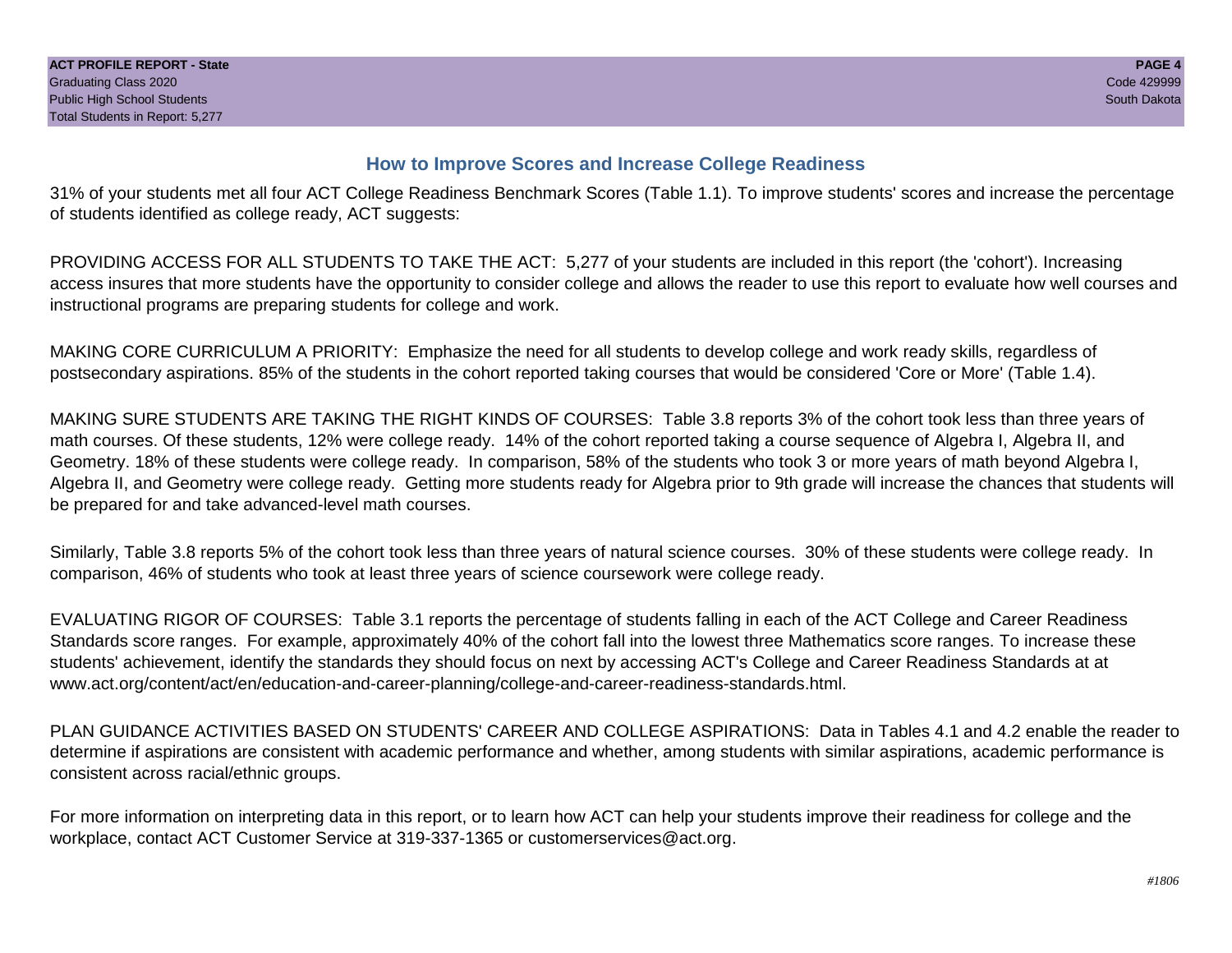## Section I Executive Summary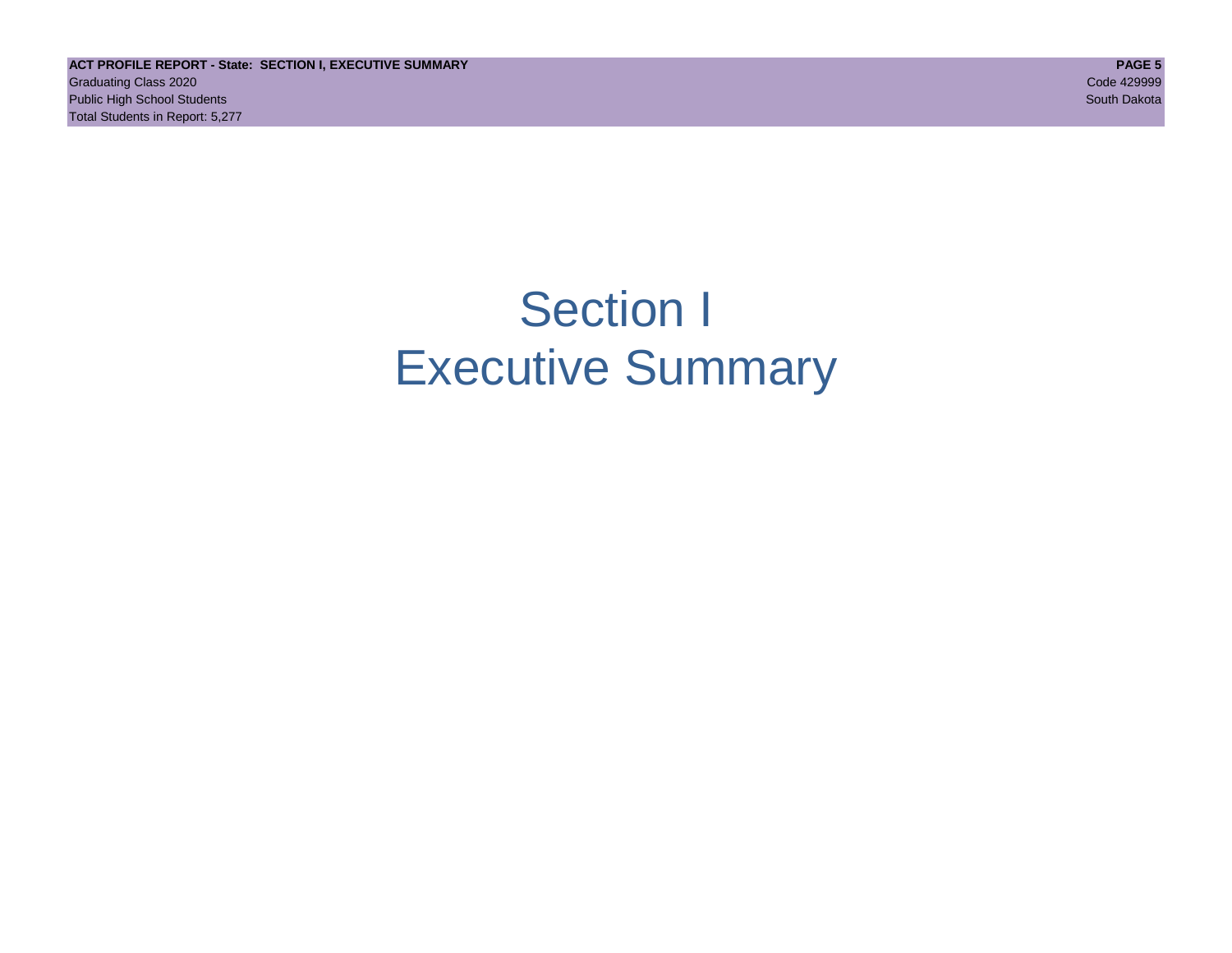#### **ACT PROFILE REPORT - State: SECTION I, EXECUTIVE SUMMARY PAGE 6** Graduating Class 2020 Code 429999 Public High School Students South Dakota Company of the Company of the Company of the Company of the Company of the Company of the Company of the Company of the Company of the Company of the Company of the Company of the C Total Students in Report: 5,277



#### **Figure 1.1. Average Composite Scores: 5 Years of Testing\* Figure 1.2. Percent Meeting 3 or 4 Benchmarks: 5 Years of Testing\***



#### **Figure 1.3. Percent Meeting STEM Benchmark: 5 Years of Testing\* Figure 1.4. Percent Taking A Core Curriculum: 5 Years of Testing\***



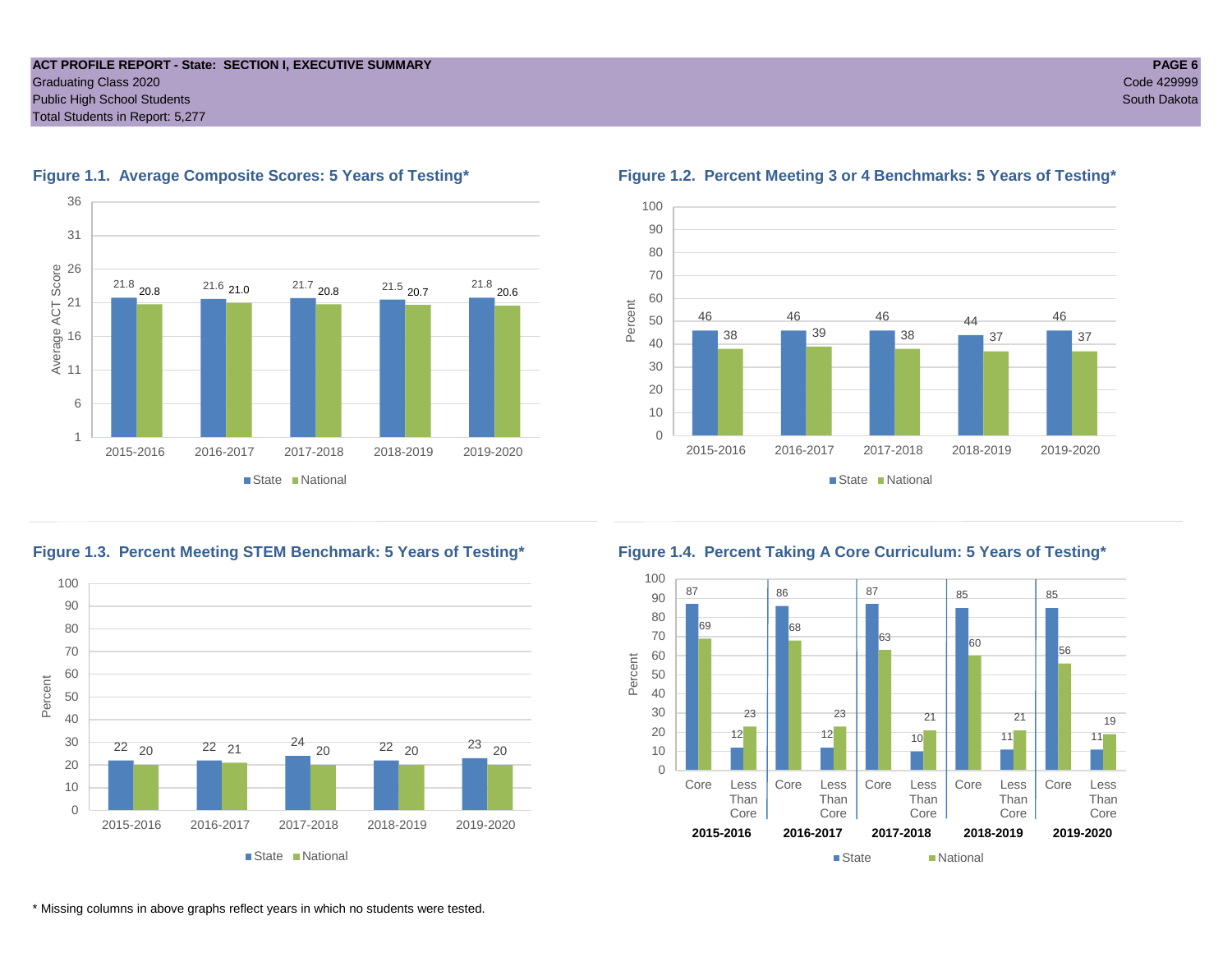#### **ACT PROFILE REPORT - State: SECTION I, EXECUTIVE SUMMARY PAGE 7**

Graduating Class 2020 Code 429999 Public High School Students South Dakota

Total Students in Report: 5,277

### **Table 1.1. Five Year Trends—Percent of Students Who Met College Readiness Benchmarks**

|      |              | <b>Number of Students</b> | <b>Percent Who Met Benchmarks</b> |                |       |                    |              |          |              |                |                     |          |  |
|------|--------------|---------------------------|-----------------------------------|----------------|-------|--------------------|--------------|----------|--------------|----------------|---------------------|----------|--|
|      |              | <b>Tested</b>             |                                   | <b>English</b> |       | <b>Mathematics</b> |              | Reading  |              | <b>Science</b> | <b>Met All Four</b> |          |  |
| Year | <b>State</b> | <b>National</b>           | <b>State</b>                      | National       | State | National           | <b>State</b> | National | <b>State</b> | National       | <b>State</b>        | National |  |
| 2016 | 5,941        | 2,090,342                 | 69                                | 61             | 50    | 41                 | 52           | 44       | 44           | 36             | 32                  | 26       |  |
| 2017 | 6,027        | 2,030,038                 | 67                                | 61             | 48    | 41                 | 53           | 47       | 45           | 37             | 32                  | 27       |  |
| 2018 | 6.078        | .914.817                  | 67                                | 60             | 49    | 40                 | 52           | 46       | 46           | 36             | 31                  | 27       |  |
| 2019 | 5.707        | ,782,820                  | 65                                | 59             | 46    | 39                 | 51           | 45       | 44           | 36             | 29                  | 26       |  |
| 2020 | 5,277        | 1,670,497                 | 67                                | 58             | 49    | 37                 | 53           | 45       | 44           | 36             | 31                  | 26       |  |

#### **Table 1.2. Five Year Trends—Average ACT Scores**

|      |              | <b>Number of Students</b> |              |                | <b>Average ACT Scores</b> |                    |       |                |              |                |                  |          |  |  |
|------|--------------|---------------------------|--------------|----------------|---------------------------|--------------------|-------|----------------|--------------|----------------|------------------|----------|--|--|
|      |              | <b>Tested</b>             |              | <b>English</b> |                           | <b>Mathematics</b> |       | <b>Reading</b> |              | <b>Science</b> | <b>Composite</b> |          |  |  |
| Year | <b>State</b> | <b>National</b>           | <b>State</b> | National       | <b>State</b>              | National           | State | National       | <b>State</b> | National       | <b>State</b>     | National |  |  |
| 2016 | 5,941        | 2,090,342                 | 20.6         | 20.1           | 21.5                      | 20.6               | 22.3  | 21.3           | 22.1         | 20.8           | 21.8             | 20.8     |  |  |
| 2017 | 6,027        | 2,030,038                 | 20.5         | 20.3           | 21.4                      | 20.7               | 22.1  | 21.4           | 21.9         | 21.0           | 21.6             | 21.0     |  |  |
| 2018 | 6,078        | 914,817                   | 20.6         | 20.2           | 21.5                      | 20.5               | 22.2  | 21.3           | 22.1         | 20.7           | 21.7             | 20.8     |  |  |
| 2019 | 5.707        | ,782,820                  | 20.4         | 20.1           | 21.2                      | 20.4               | 22.1  | 21.2           | 21.8         | 20.6           | 21.5             | 20.7     |  |  |
| 2020 | 5,277        | 1,670,497                 | 20.7         | 19.9           | 21.6                      | 20.2               | 22.4  | 21.2           | 22.0         | 20.6           | 21.8             | 20.6     |  |  |

#### **Table 1.3. Five Year Trends—Average ACT Scores Nationwide**

|      | <b>Number of Students</b> |                |                    | <b>Average ACT Scores</b> |                |                  |
|------|---------------------------|----------------|--------------------|---------------------------|----------------|------------------|
| Year | Tested                    | <b>English</b> | <b>Mathematics</b> | Reading                   | <b>Science</b> | <b>Composite</b> |
| 2016 | 2,090,342                 | 20.1           | 20.6               | 21.3                      | 20.8           | 20.8             |
| 2017 | 2,030,038                 | 20.3           | 20.7               | 21.4                      | 21.0           | 21.0             |
| 2018 | 1,914,817                 | 20.2           | 20.5               | 21.3                      | 20.7           | 20.8             |
| 2019 | ,782,820                  | 20.1           | 20.4               | 21.2                      | 20.6           | 20.7             |
| 2020 | 1,670,497                 | 19.9           | 20.2               | 21.2                      | 20.6           | 20.6             |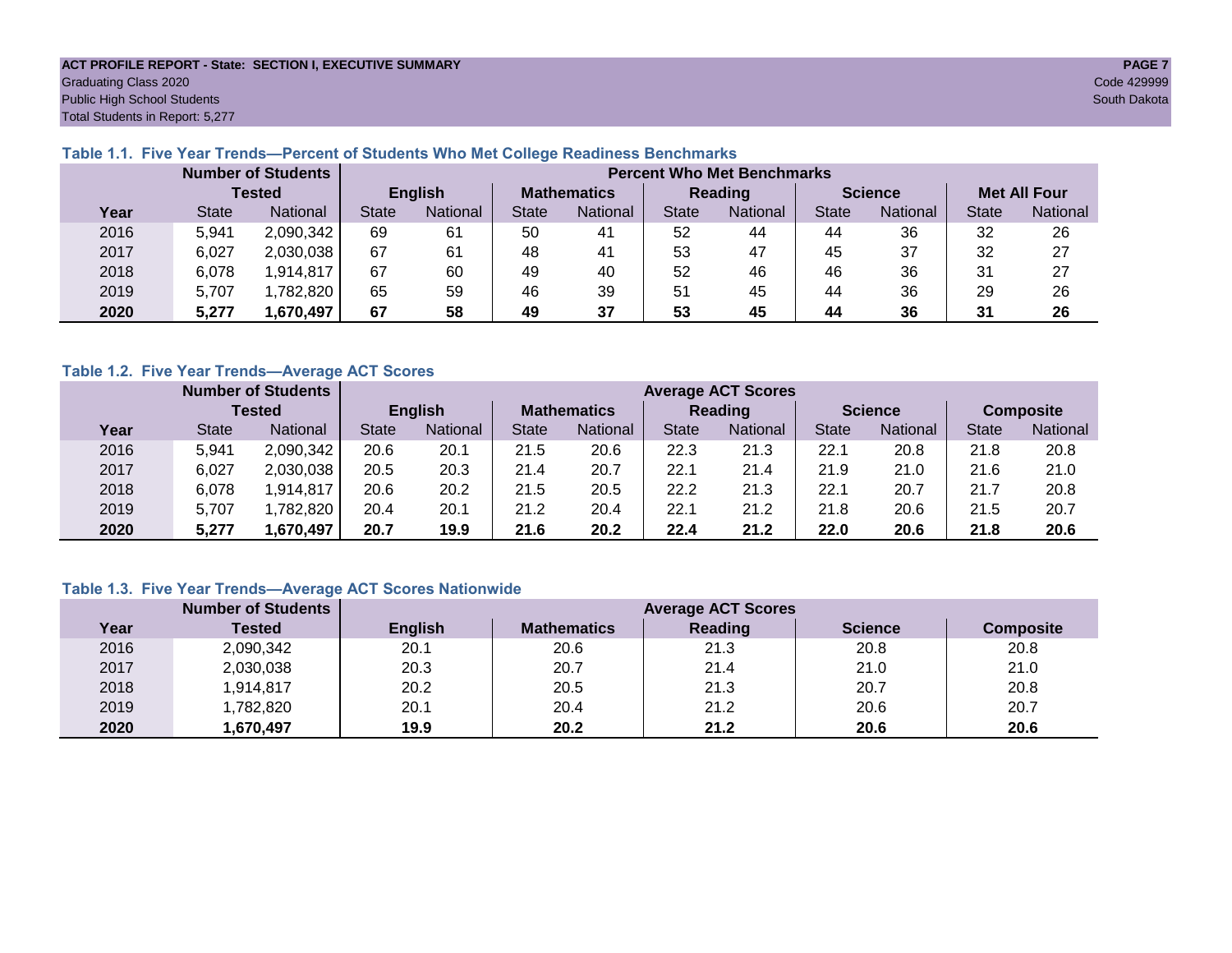#### **ACT PROFILE REPORT - State: SECTION I, EXECUTIVE SUMMARY PAGE 8** Graduating Class 2020 Code 429999 Public High School Students South Dakota (Control of the Control of the Control of the Control of the Control of the Control of the Control of the Control of the Control of the Control of the Control of the Control of the Total Students in Report: 5,277

|      |                   |                        |      |                      |             |                |         |                    |             | <b>Average ACT Scores</b> |         |                |         |                  |
|------|-------------------|------------------------|------|----------------------|-------------|----------------|---------|--------------------|-------------|---------------------------|---------|----------------|---------|------------------|
|      |                   | Number of              |      |                      |             |                |         |                    |             |                           |         |                |         |                  |
|      |                   | <b>Students Tested</b> |      | Percent <sup>2</sup> |             | <b>English</b> |         | <b>Mathematics</b> |             | <b>Reading</b>            |         | <b>Science</b> |         | <b>Composite</b> |
|      |                   |                        | Core | <b>Less</b>          |             |                |         |                    |             |                           |         |                |         |                  |
|      | Core or           | Less than              | or   | than                 | Core or     | Less than      | Core or | Less than          | Core or     | Less than                 | Core or | Less than      | Core or | Less than        |
| Year | More <sup>1</sup> | Core                   | More | Core                 | <b>More</b> | Core           | More    | Core               | <b>More</b> | Core                      | More    | Core           | More    | Core             |
| 2016 | 5,153             | 688                    | 87   | 12 <sup>2</sup>      | 21.1        | 17.9           | 22.0    | 19.0               | 22.7        | 19.8                      | 22.4    | 19.7           | 22.2    | 19.3             |
| 2017 | 5.176             | 694                    | 86   | 12                   | 21.1        | 17.7           | 21.9    | 19.0               | 22.6        | 19.5                      | 22.4    | 19.7           | 22.1    | 19.1             |
| 2018 | 5,295             | 607                    | 87   | 10                   | 21.1        | 17.8           | 22.0    | 19.2               | 22.6        | 20.0                      | 22.5    | 19.9           | 22.2    | 19.3             |
| 2019 | 4,879             | 646                    | 85   | 11                   | 20.9        | 18.1           | 21.6    | 19.1               | 22.5        | 20.2                      | 22.2    | 19.9           | 21.9    | 19.4             |
| 2020 | 4,495             | 605                    | 85   | 11                   | 21.2        | 18.5           | 22.0    | 19.7               | 22.8        | 20.5                      | 22.4    | 20.2           | 22.2    | 19.9             |

#### **Table 1.4. Five Year Trends—Average ACT Scores by Level of Preparation**

<sup>1</sup>"Core or More" results correspond to students taking four or more years of English AND three or more years each of math, social studies, and natural science.

 $2$ Percent of all students tested. Numbers will not add up to 100% due to student non-response.

#### **Table 1.5. Five Year Trends—Percent and Average Composite Score by Race/Ethnicity**

|                                        |       | 2016 |      |       | 2017          |      |       | 2018 |      |       | 2019     |      |       | 2020          |      |
|----------------------------------------|-------|------|------|-------|---------------|------|-------|------|------|-------|----------|------|-------|---------------|------|
| <b>Race/Ethnicity</b>                  | N     | %    | Avg  | N     | $\frac{9}{6}$ | Avg  | N     | %    | Avg  | N     | %        | Avg  | N     | $\frac{9}{6}$ | Avg  |
| <b>All Students</b>                    | 5,941 | 100  | 21.8 | 6.027 | 100           | 21.6 | 6,078 | 100  | 21.7 | 5.707 | 100      | 21.5 | 5,277 | 100           | 21.8 |
| <b>Black/African American</b>          | 85    |      | 18.6 | 106   |               | 18.1 | 104   |      | 18.0 | 111   |          | 17.8 | 86    |               | 17.7 |
| American Indian/Alaska Native          | 419   |      | 16.4 | 467   | 8             | 16.2 | 400   |      | 16.0 | 477   | 8        | 15.9 | 240   |               | 16.4 |
| White                                  | 4,717 | 79   | 22.5 | 4.734 | 79            | 22.4 | 4.743 | 78   | 22.5 | 4,345 | 76       | 22.4 | 4,311 | 82            | 22.3 |
| Hispanic/Latino                        | 209   | 4    | 20.0 | 213   |               | 19.7 | 269   | 4    | 19.5 | 226   | 4        | 19.8 | 202   |               | 20.4 |
| Asian                                  | 93    | ⌒    | 20.8 | 77    |               | 21.3 | 89    |      | 20.3 | 86    | $\Omega$ | 21.2 | 90    |               | 21.8 |
| Native Hawaiian/Other Pacific Islander | 6     |      | 18.3 |       |               | 14.0 | 5     |      | 17.2 |       |          | 13.0 |       | 0             | 14.0 |
| Two or more races                      | 269   | 5    | 20.6 | 266   |               | 20.5 | 295   |      | 20.9 | 283   | b        | 20.6 | 222   |               | 20.7 |
| Prefer not to respond/No response      | 143   | ◠    | 21.9 | 161   |               | 21.0 | 173   | ◠    | 21.0 | 178   | 3        | 21.  | 124   |               | 21.8 |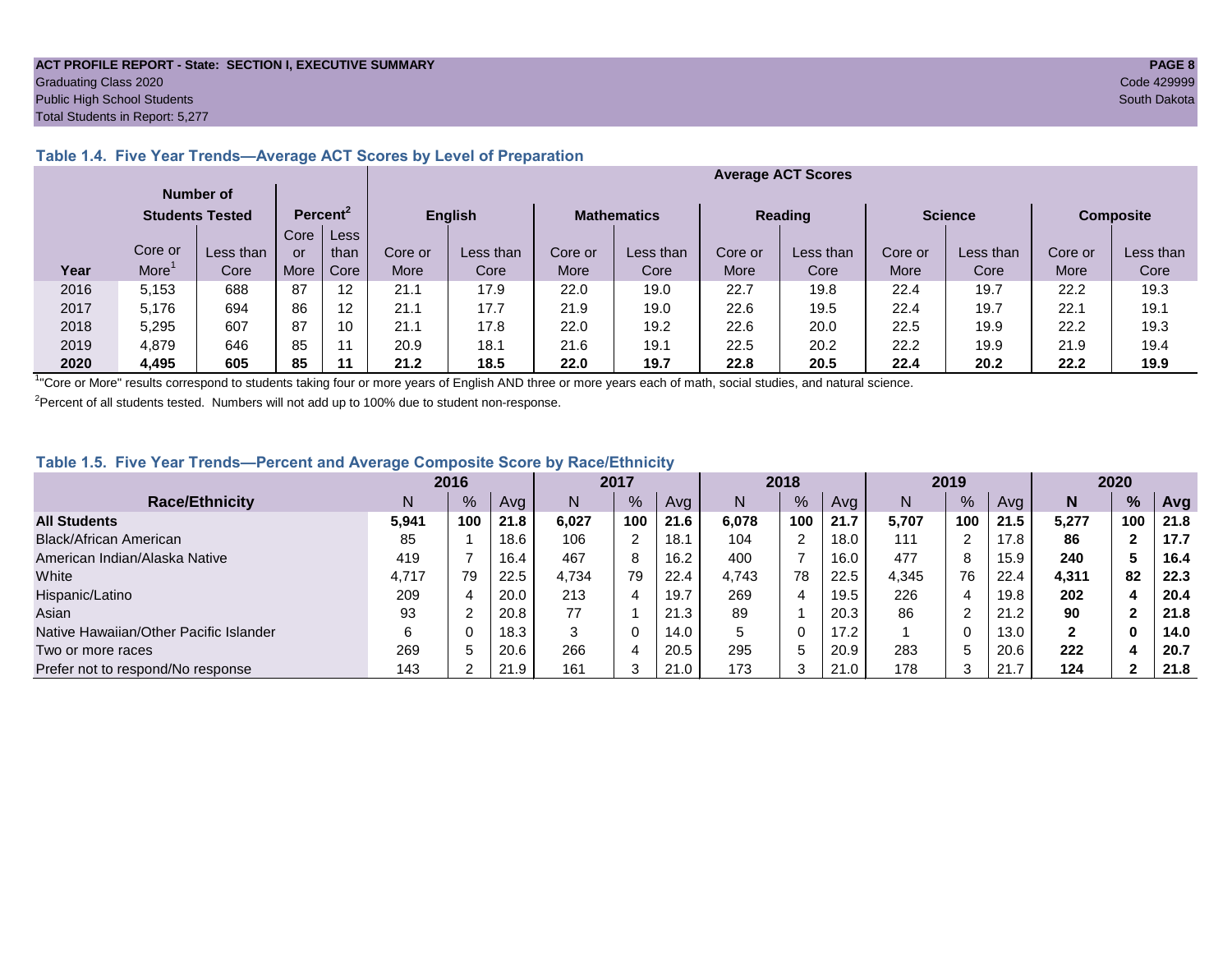#### **ACT PROFILE REPORT - State: SECTION I, EXECUTIVE SUMMARY PAGE 9** Graduating Class 2020 Code 429999 Public High School Students South Dakota (Control of the Control of the Control of the Control of the Control of the Control of the Control of the Control of the Control of the Control of the Control of the Control of the Total Students in Report: 5,277

#### **Table 1.6. Five Year Trends—Achievement in STEM<sup>1</sup>**

|      |              |                        |              | <b>All Tested Students</b> |              |                                       |       | <b>Students Meeting STEM Benchmarks</b> |       |                           |
|------|--------------|------------------------|--------------|----------------------------|--------------|---------------------------------------|-------|-----------------------------------------|-------|---------------------------|
|      |              | Number of              |              |                            |              |                                       |       |                                         |       |                           |
|      |              | <b>Students Tested</b> |              | <b>Avg. STEM Score</b>     |              | <b>Percent Meeting STEM Benchmark</b> |       | <b>Avg. Mathematics Score</b>           |       | <b>Avg. Science Score</b> |
| Year | <b>State</b> | National               | <b>State</b> | <b>National</b>            | <b>State</b> | <b>National</b>                       | State | National                                | State | National                  |
| 2016 | 5.941        | 2.090.342              | 22.1         | 20.9                       | 22           | 20                                    | 27.9  | 28.7                                    | 28.3  | 28.6                      |
| 2017 | 6.027        | 2.030.038              | 21.9         | 21.1                       | 22           | 21                                    | 27.8  | 28.7                                    | 28.2  | 28.7                      |
| 2018 | 6.078        | 1,914,817              | 22.1         | 20.9                       | 24           | 20                                    | 27.9  | 28.8                                    | 28.4  | 28.8                      |
| 2019 | 5.707        | .782.820               | 21.7         | 20.7                       | 22           | 20                                    | 28.0  | 28.9                                    | 28.5  | 29.0                      |
| 2020 | 5.277        | 1.670.497              | 22.0         | 20.6                       | 23           | 20                                    | 28.0  | 28.9                                    | 28.3  | 29.1                      |

<sup>1</sup>The STEM score describes students' overall proficiency in mathematics and science.

#### **Table 1.7. Proficiency In Understanding Complex Texts<sup>1</sup>**

|      |       |                 |              |                         |              |              |              |          |              | <b>Text Complexity Proficiency Level</b> |              |              |               |          |              |                         |              |                 |
|------|-------|-----------------|--------------|-------------------------|--------------|--------------|--------------|----------|--------------|------------------------------------------|--------------|--------------|---------------|----------|--------------|-------------------------|--------------|-----------------|
|      |       |                 |              | <b>Below Proficient</b> |              |              |              |          |              | <b>Proficient</b>                        |              |              |               |          |              | <b>Above Proficient</b> |              |                 |
|      |       | N               |              | <b>Percent</b>          |              | Avg. Reading |              |          |              | <b>Percent</b>                           |              | Avg. Reading |               | N        |              | <b>Percent</b>          |              | Avg. Reading    |
| Year | State | <b>National</b> | <b>State</b> | National                | <b>State</b> | National     | <b>State</b> | National | <b>State</b> | National                                 | <b>State</b> | National     | <b>State</b>  | National | <b>State</b> | National                | <b>State</b> | <b>National</b> |
| 2016 | 2,000 | 485,762         | 34           | 23                      | 17.6         | 17.0         | .374         | 322,548  | 23           | 15                                       | 23.5         | 23.6         | 799           | 235,380  | 13           | 11                      | 29.5         | 30.3            |
| 2017 | 2,656 | 999,708         | 44           | 49                      | 17.2         | 16.2         | 2,097        | 596,096  | 35           | 29                                       | 23.5         | 23.4         | ,255          | 427,075  | 21           | 21                      | 30.2         | 30.8            |
| 2018 | 2,865 | 1,010,339       | 47           | 53                      | 17.5         | 16.3         | .988         | 492,937  | 33           | 26                                       | 23.8         | 23.6         | ,225          | 411,541  | 20           | 21                      | 30.6         | 31.0            |
| 2019 | 2,714 | 950,826         | 48           | 53                      | 17.3         | 16.2         | .753         | 455,611  | 31           | 26                                       | 23.6         | 23.6         | ,240          | 376,383  | 22           | 21                      | 30.4         | 31.0            |
| 2020 | 2.387 | 903,921         | 45           | 54                      | 7.5          | 16.7         | .629         | 398,982  | 31           | 24                                       | 23.5         | 23.6         | $.26^{\circ}$ | 367,594  | 24           | 22                      | 30.3         | 31.7            |

<sup>1</sup>The text complexity indicator, beginning in Fall 2015, represents students' progress toward understanding complex written material often encountered in college and careers.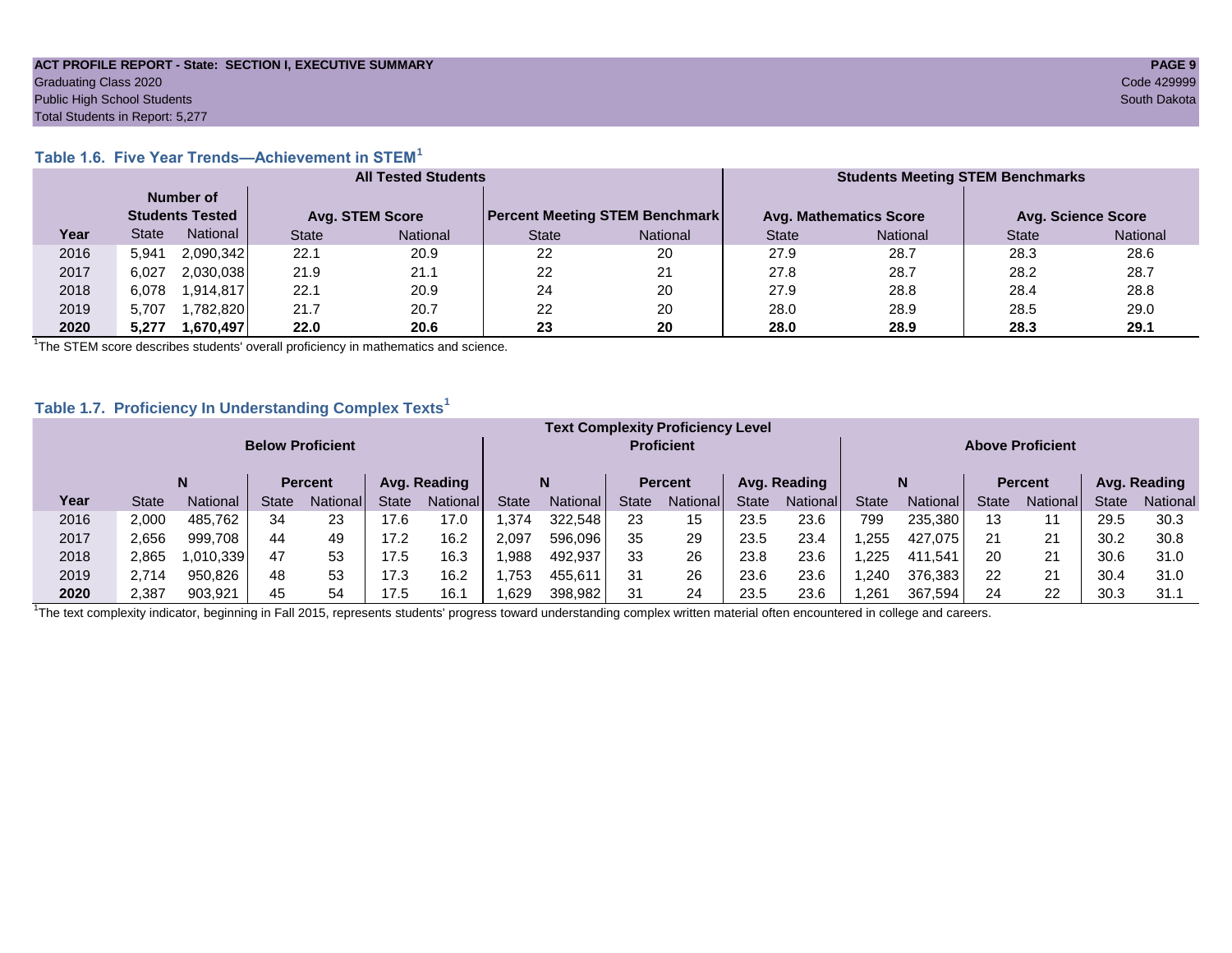### This page intentionally left blank.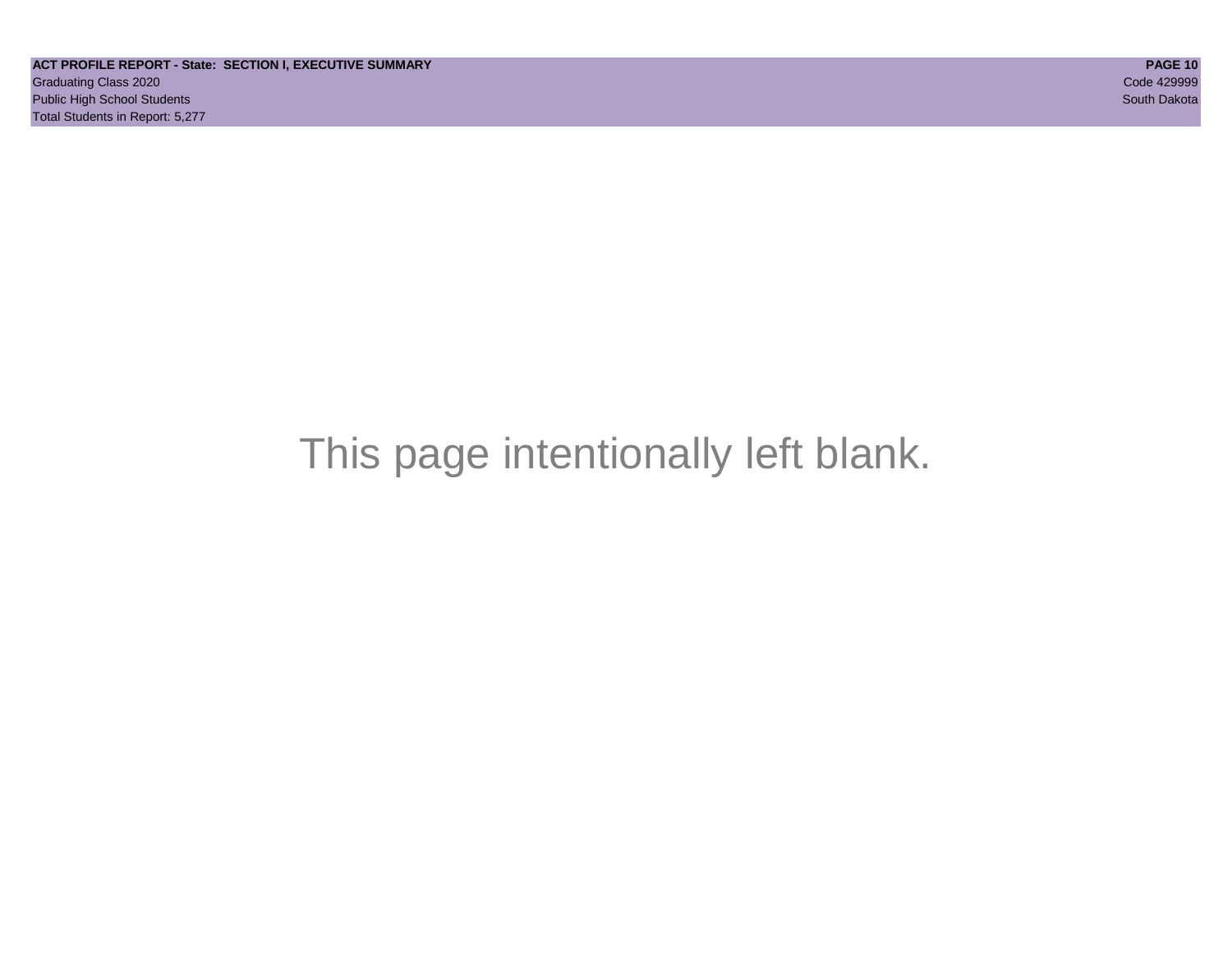# Section II Academic Achievement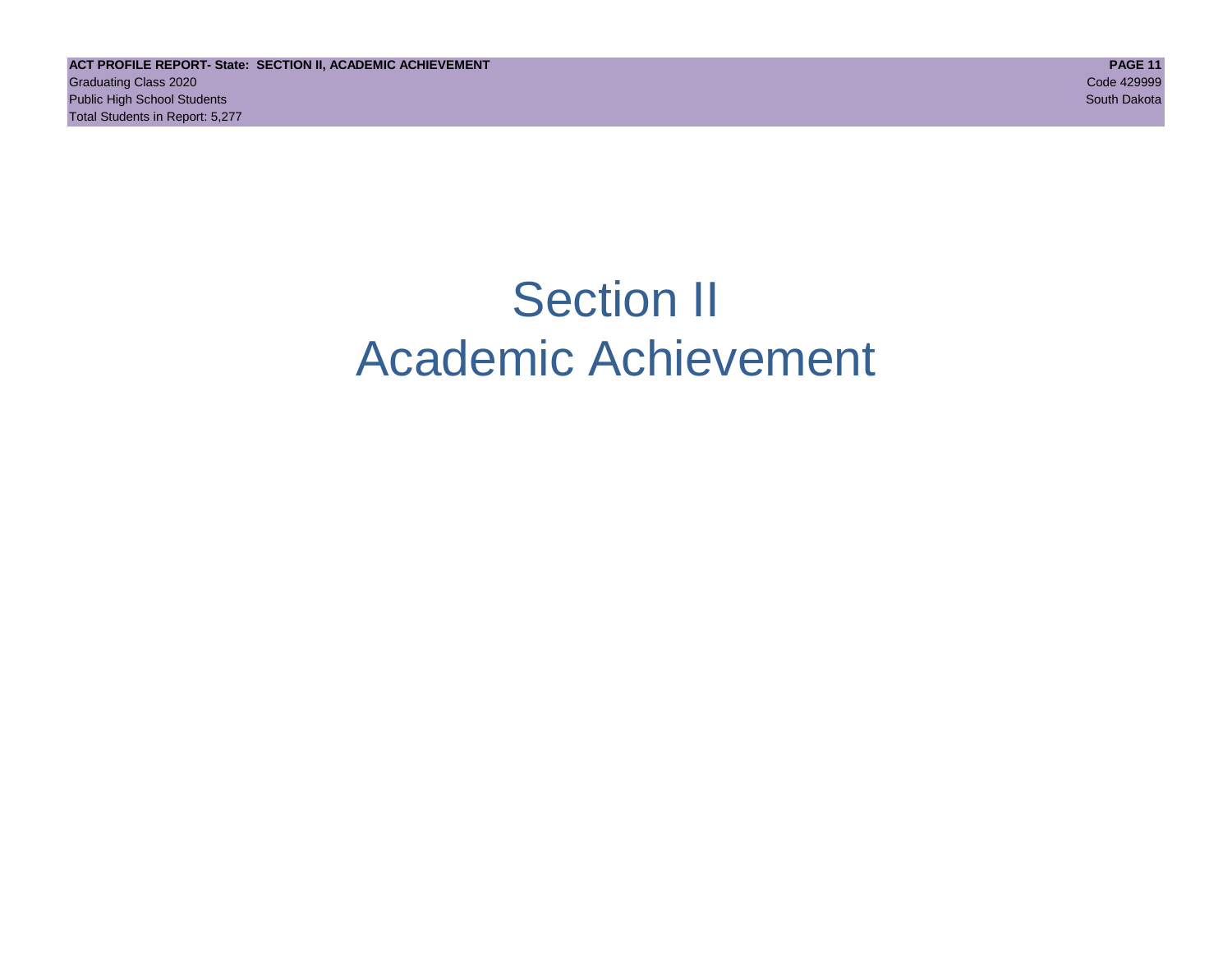

#### **Figure 2.1. Average ACT Composite Scores by Race and Core Curriculum Status\***

\*Missing columns reflect combinations of race/ethnicity and core course-taking status in which one or both indicators are missing.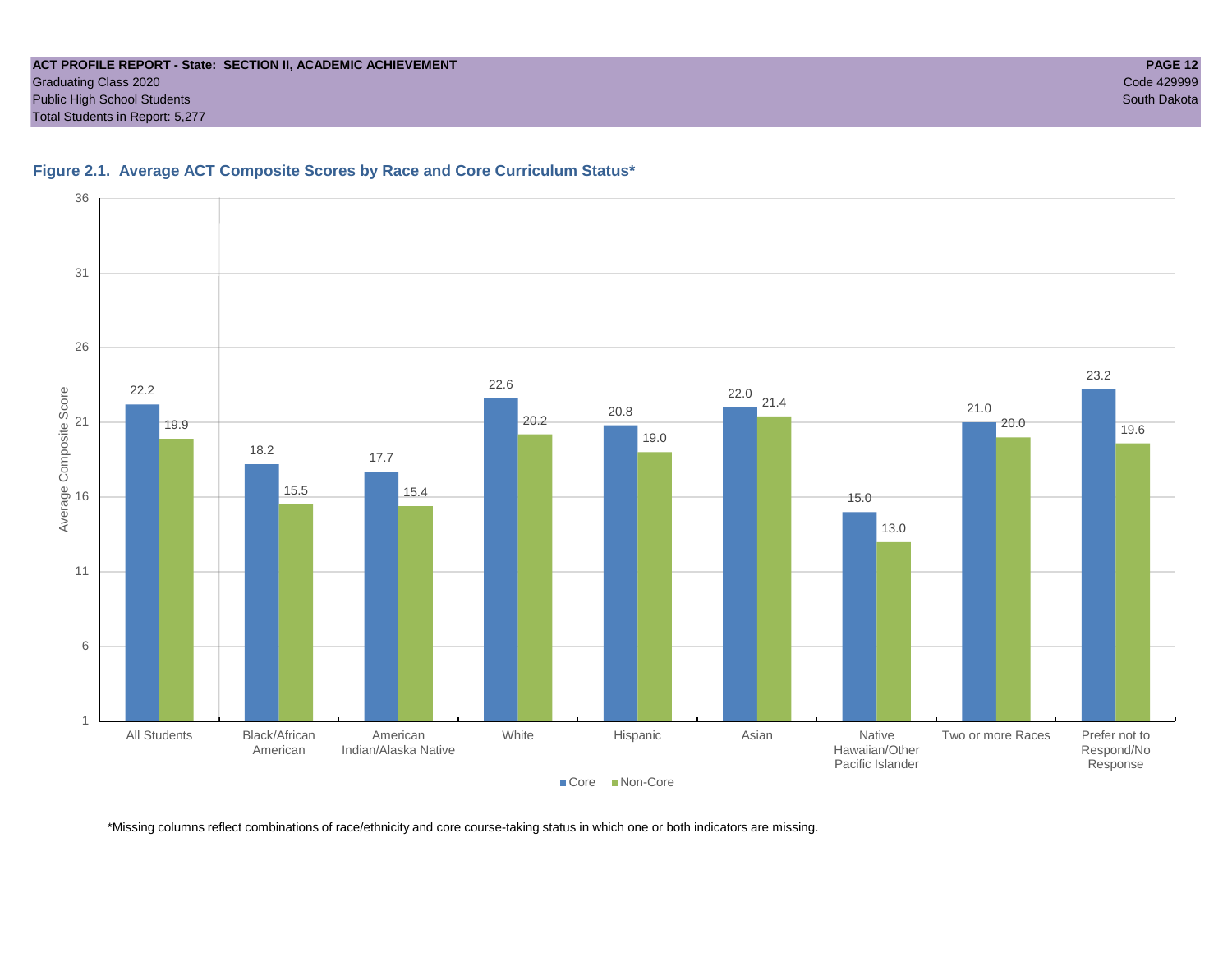#### **ACT PROFILE REPORT- State: SECTION II, ACADEMIC ACHIEVEMENT PAGE 13**

Graduating Class 2020 Code 429999

Public High School Students South Dakota (Control of the Control of the Control of the Control of the Control of the Control of the Control of the Control of the Control of the Control of the Control of the Control of the

Total Students in Report: 5,277

#### **Table 2.1. ACT Score Distributions, Cumulative Percents (CP<sup>1</sup> ), and Score Averages**

| <b>ACT Scale</b> | <b>English</b> |                | <b>Mathematics</b> |     | Reading   |              | <b>Science</b> |                | <b>Composite</b> |              | <b>STEM</b> |              | ELA <sup>2</sup> |                | <b>ACT Scale</b> |
|------------------|----------------|----------------|--------------------|-----|-----------|--------------|----------------|----------------|------------------|--------------|-------------|--------------|------------------|----------------|------------------|
| <b>Score</b>     | $\mathsf{N}$   | CP             | N                  | CP  | ${\sf N}$ | <b>CP</b>    | N              | CP             | N                | CP           | ${\sf N}$   | CP           | $\mathsf{N}$     | CP             | <b>Score</b>     |
| 36               | 35             | 100            | 10                 | 100 | 78        | 100          | 24             | 100            | 3                | 100          | 10          | 100          | $\mathbf 0$      | 100            | 36               |
| 35               | $72\,$         | 99             | 18                 | 99  | 85        | 99           | 30             | 99             | 19               | 99           | $17$        | 99           | $\mathbf 0$      | 100            | 35               |
| 34               | 69             | 98             | 26                 | 99  | 137       | 97           | 49             | 99             | 27               | 99           | 26          | 99           | $\mathbf{1}$     | 100            | 34               |
| 33               | 69             | 97             | 41                 | 99  | 125       | 94           | 67             | 98             | 56               | 99           | 43          | 99           | $\overline{7}$   | 99             | 33               |
| 32               | 92             | 95             | 44                 | 98  | 137       | 92           | 64             | 97             | 78               | 98           | 51          | 98           | 11               | 99             | 32               |
| 31               | 71             | 94             | 53                 | 97  | 146       | 89           | 82             | 96             | 100              | 97           | 88          | 97           | 23               | 97             | 31               |
| 30               | 89             | 92             | 108                | 96  | 160       | 87           | 78             | 94             | 130              | 95           | 101         | 96           | 23               | 93             | $30\,$           |
| 29               | 83             | 91             | 129                | 94  | 47        | 84           | 121            | 93             | 116              | 92           | 129         | 94           | 32               | 90             | 29               |
| 28               | 122            | 89             | 205                | 92  | 181       | 83           | 145            | 90             | 200              | 90           | 181         | 91           | 28               | 84             | 28               |
| 27               | 103            | 87             | 260                | 88  | 198       | 79           | 177            | 87             | 215              | 86           | 256         | 88           | 26               | 80             | 27               |
| 26               | 182            | 85             | 355                | 83  | 149       | 75           | 210            | 84             | 241              | 82           | 292         | 83           | 21               | 76             | 26               |
| 25               | 240            | 81             | 382                | 76  | 266       | 73           | 346            | 80             | 309              | 78           | 369         | 77           | 29               | 72             | 25               |
| 24               | 324            | 77             | 361                | 69  | 338       | 68           | 510            | 74             | 367              | 72           | 397         | 70           | 36               | 68             | 24               |
| 23               | 321            | 71             | 349                | 62  | 330       | 61           | 427            | 64             | 334              | 65           | 379         | 63           | 47               | 62             | 23               |
| 22               | 336            | 65             | 255                | 56  | 429       | 55           | 428            | 56             | 410              | 58           | 376         | 56           | 55               | 54             | 22               |
| 21               | 451            | 58             | 233                | 51  | 305       | 47           | 459            | 48             | 384              | 51           | 414         | 49           | 51               | 46             | 21               |
| 20               | 358            | 50             | 326                | 46  | 299       | 41           | 385            | 39             | 414              | 43           | 381         | 41           | 39               | 38             | 20               |
| 19               | 297            | 43             | 311                | 40  | 377       | 35           | 425            | 32             | 390              | 36           | 441         | 33           | 38               | 31             | 19               |
| 18               | 234            | 37             | 360                | 34  | 318       | 28           | 321            | 24             | 400              | 28           | 385         | 25           | 37               | 25             | 18               |
| 17               | 238            | 33             | 481                | 27  | 276       | 22           | 276            | 18             | 321              | 21           | 363         | 18           | 23               | 19             | 17               |
| 16               | 377            | 28             | 472                | 18  | 198       | 17           | 259            | 12             | 282              | 14           | 277         | 11           | 23               | 16             | 16               |
| 15               | 339            | 21             | 282                | 9   | 216       | 13           | 114            | $\overline{7}$ | 216              | 9            | 142         | 6            | 26               | 12             | 15               |
| 14               | 242            | 15             | 160                | 4   | 182       | 9            | 106            | 5              | 144              | 5            | 89          | 3            | 15               | 8              | 14               |
| 13               | 175            | 10             | 35                 | 1   | 121       | 6            | 72             | 3              | 67               | 2            | 45          | $\mathbf{1}$ | 21               | 5              | 13               |
| 12               | 112            | $\overline{7}$ | 15                 | 1   | 106       | 3            | 42             | 2              | 36               | $\mathbf{1}$ | 15          | $\mathbf{1}$ | 6                | 2              | 12               |
| 11               | 126            | 5              | 3                  | 1   | 38        | $\mathbf{1}$ | 35             | $\mathbf{1}$   | 14               | $\mathbf{1}$ | 8           | $\mathbf{1}$ | $\overline{4}$   | $\mathbf{1}$   | 11               |
| 10               | 76             | $\overline{2}$ | 3                  | 1   | 22        | $\mathbf{1}$ | 12             | 1              | 3                | $\mathbf{1}$ | 1           | 1            | $\mathbf{1}$     | $\overline{1}$ | 10               |
| 9                | 24             |                | $\mathbf 0$        | 1   | 6         | $\mathbf{1}$ | 6              | 1              |                  | 1            | 1           | $\mathbf{1}$ | 0                | $\overline{1}$ | $\boldsymbol{9}$ |
| 8                | 6              | 1              | $\mathbf 0$        | 1   | 6         | $\mathbf{1}$ | 5              | 1              | $\mathbf 0$      | 1            | 0           | $\mathbf{1}$ | 0                | $\overline{1}$ | $\bf 8$          |
| $\overline{7}$   | 13             | -1             | $\mathbf 0$        | 1   | 1         | $\mathbf{1}$ | $\overline{2}$ | 1              | $\Omega$         | $\mathbf{1}$ | 0           | $\mathbf{1}$ | $\mathbf{1}$     | 1              | $\overline{7}$   |
| 6                | 0              | 1              | $\mathbf 0$        | 1   | 0         | $\mathbf{1}$ | $\pmb{0}$      | 1              | $\mathbf 0$      | $\mathbf{1}$ | 0           | $\mathbf{1}$ | $\mathbf 0$      | $\overline{1}$ | $\,$ 6 $\,$      |
| 5                | $\mathbf{1}$   |                | $\mathbf 0$        | 1   | 0         | $\mathbf{1}$ | $\mathbf 0$    | $\mathbf{1}$   | $\Omega$         | 1            | 0           | $\mathbf{1}$ | $\mathbf 0$      | $\overline{1}$ | 5                |
| 4                | 0              | 1              | $\Omega$           | 1   | $\Omega$  | $\mathbf{1}$ | $\mathbf 0$    | 1              | $\Omega$         | $\mathbf{1}$ | 0           | $\mathbf{1}$ | $\Omega$         | 1              | $\overline{4}$   |
| 3                | 0              | 1              | 0                  | 1   | $\pmb{0}$ | $\mathbf{1}$ | $\mathbf 0$    | 1              | 0                | $\mathbf{1}$ | 0           | $\mathbf{1}$ | $\mathbf 0$      | $\overline{1}$ | 3                |
| $\overline{2}$   | 0              | 1              | $\mathbf 0$        | 1   | 0         | $\mathbf{1}$ | $\mathbf 0$    | $\mathbf{1}$   | $\mathbf 0$      | $\mathbf{1}$ | 0           | $\mathbf{1}$ | $\mathbf 0$      | $\overline{1}$ | $\overline{2}$   |
|                  | 0              | 1              | $\Omega$           | 1   | $\Omega$  | $\mathbf{1}$ | $\Omega$       | $\mathbf{1}$   | $\Omega$         | $\mathbf{1}$ | $\Omega$    | $\mathbf{1}$ | $\Omega$         | 1              | $\overline{1}$   |
| Avg (SD)         | 20.7(5.9)      |                | 21.6(4.9)          |     | 22.4(6.1) |              | 22.0(4.9)      |                | 21.8(4.9)        |              | 22.0(4.6)   |              | 22.2(5.3)        |                | Avg (SD)         |

CP is the cumulative percent of students at or below a score point.

ELA scores are derived only for students with a valid writing score.

Note: Shaded portions of columns identify the students who met/exceeded the ACT College Readiness Benchmark Scores.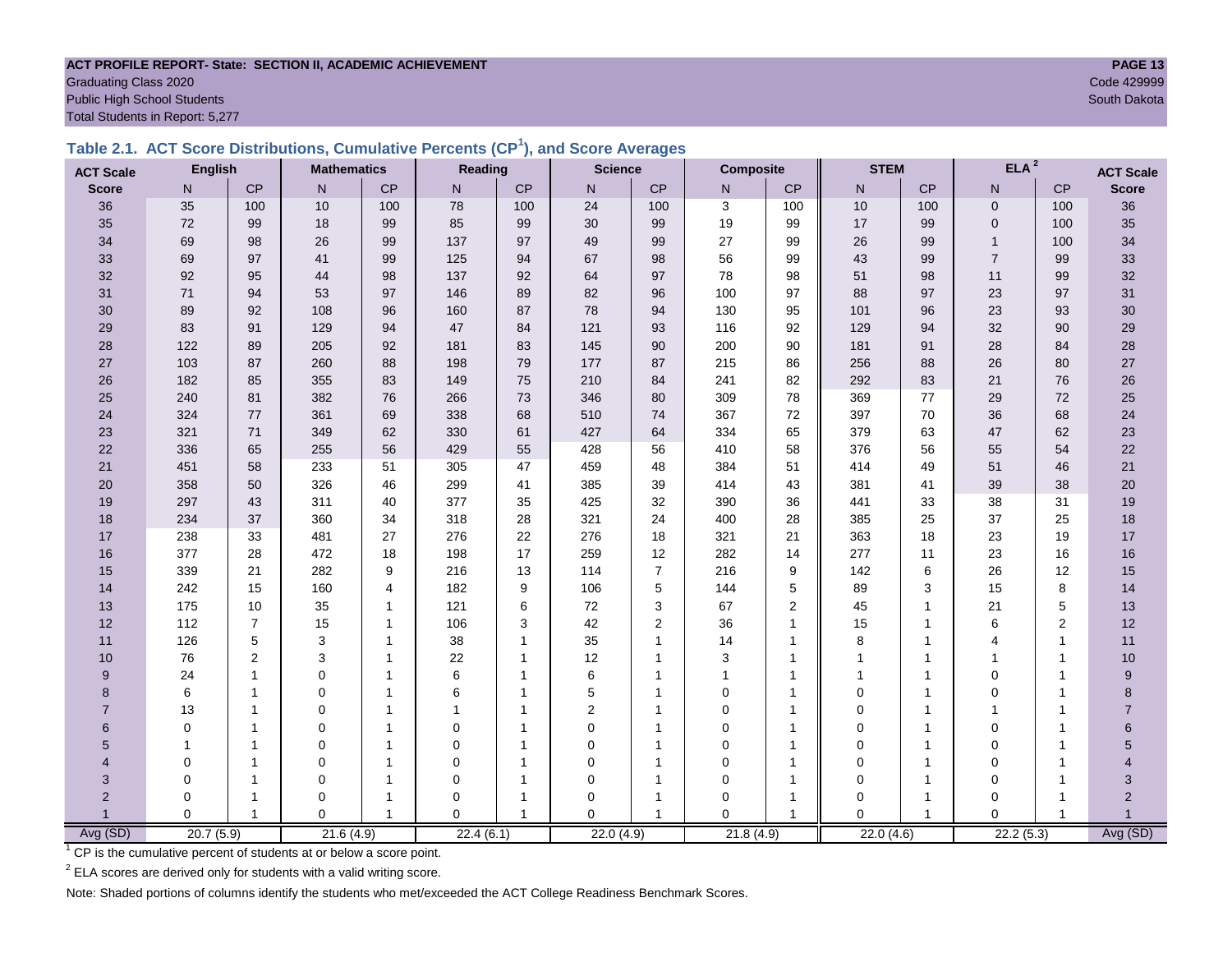#### **ACT PROFILE REPORT - State: SECTION II, ACADEMIC ACHIEVEMENT PAGE 14** Graduating Class 2020 Code 429999 Public High School Students South Dakota Communication Communication Communication Communication Communication Communication Communication Communication Communication Communication Communication Communication Communication Total Students in Report: 5,277



#### **Figure 2.4. Reading Reporting Categories**



#### **Figure 2.5. Science Reporting Categories**





The charts on this page show the percent of students whose reporting category scores fall within associated ACT Readiness Ranges. ACT Readiness Ranges reflect where a student who has met a particular subject area's ACT College Readiness Benchmark would typically perform within the associated reporting category.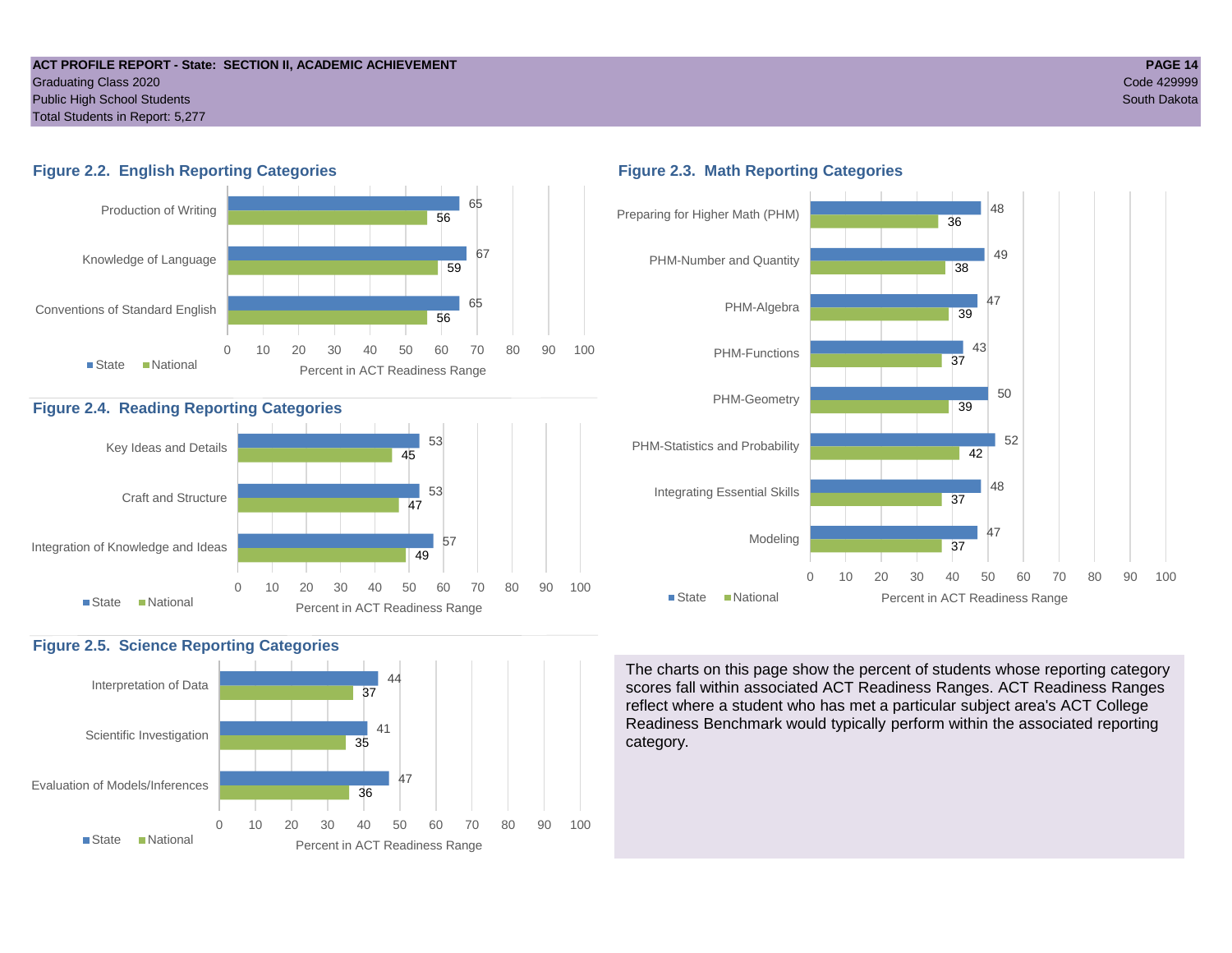#### **Table 2.2. Average ACT Composite Scores for Race/Ethnicity by Level of Preparation**

| <b>Student</b>  |                                                                                                                                                               | <b>Number of</b>       | <b>Percent Taking</b>     |                     | <b>Average ACT Composite Score</b> |
|-----------------|---------------------------------------------------------------------------------------------------------------------------------------------------------------|------------------------|---------------------------|---------------------|------------------------------------|
| <b>Group</b>    | <b>Race/Ethnicity</b>                                                                                                                                         | <b>Students Tested</b> | Core or More <sup>1</sup> | <b>Core or More</b> | <b>Less Than Core</b>              |
|                 | <b>All Students</b>                                                                                                                                           | 5,277                  | 85                        | 22.2                | 19.9                               |
|                 | <b>Black/African American</b>                                                                                                                                 | 86                     | 80                        | 18.2                | 15.5                               |
|                 | American Indian/Alaska Native                                                                                                                                 | 240                    | 60                        | 17.7                | 15.4                               |
|                 | White                                                                                                                                                         | 4,311                  | 88                        | 22.6                | 20.2                               |
| <b>State</b>    | Hispanic/Latino                                                                                                                                               | 202                    | 83                        | 20.8                | 19.0                               |
|                 | Asian                                                                                                                                                         | 90                     | 87                        | 22.0                | 21.4                               |
|                 | Native Hawaiian/Other Pacific Islander                                                                                                                        |                        | 50                        | 15.0                | 13.0                               |
|                 | Two or More Races                                                                                                                                             | 222                    | 82                        | 21.0                | 20.0                               |
|                 | Prefer not/No Response                                                                                                                                        | 124                    | 60                        | 23.2                | 19.6                               |
|                 | <b>All Students</b>                                                                                                                                           | 1,670,497              | 56                        | 22.3                | 19.2                               |
|                 | Black/African American                                                                                                                                        | 203,517                | 51                        | 17.9                | 15.9                               |
|                 | American Indian/Alaska Native                                                                                                                                 | 14,597                 | 45                        | 18.1                | 16.1                               |
|                 | White                                                                                                                                                         | 860,496                | 61                        | 23.4                | 20.4                               |
| <b>National</b> | Hispanic/Latino                                                                                                                                               | 277,796                | 54                        | 20.0                | 17.5                               |
|                 | Asian                                                                                                                                                         | 78,707                 | 71                        | 26.1                | 23.5                               |
|                 | Native Hawaiian/Other Pacific Islander                                                                                                                        | 4,726                  | 45                        | 19.6                | 16.6                               |
|                 | Two or More Races                                                                                                                                             | 76,782                 | 57                        | 22.5                | 19.5                               |
|                 | Prefer not/No Response                                                                                                                                        | 153,876                | 28                        | 23.2                | 18.8                               |
|                 | "Core or More" results correspond to students taking four or more years of English AND three or more years each of math, social studies, and natural science. |                        |                           |                     |                                    |

#### **Table 2.3. Average ACT Scores by Race/Ethnicity**

| <b>Student</b>  |                                        |           |                |                |                    |                |                |                  |             |
|-----------------|----------------------------------------|-----------|----------------|----------------|--------------------|----------------|----------------|------------------|-------------|
| <b>Group</b>    | <b>Race/Ethnicity</b>                  | N         | <b>Percent</b> | <b>English</b> | <b>Mathematics</b> | <b>Reading</b> | <b>Science</b> | <b>Composite</b> | <b>STEM</b> |
|                 | <b>All Students</b>                    | 5,277     | 100            | 20.7           | 21.6               | 22.4           | 22.0           | 21.8             | 22.0        |
|                 | Black/African American                 | 86        | 2              | 16.2           | 17.5               | 17.8           | 18.7           | 17.7             | 18.4        |
|                 | American Indian/Alaska Native          | 240       | 5              | 14.3           | 16.5               | 17.5           | 16.8           | 16.4             | 16.9        |
|                 | White                                  | 4,311     | 82             | 21.3           | 22.1               | 22.9           | 22.4           | 22.3             | 22.5        |
| <b>State</b>    | Hispanic/Latino                        | 202       |                | 19.0           | 20.1               | 21.4           | 20.5           | 20.4             | 20.6        |
|                 | Asian                                  | 90        | 2              | 20.5           | 22.3               | 22.0           | 22.0           | 21.8             | 22.4        |
|                 | Native Hawaiian/Other Pacific Islander | 2         |                | 12.5           | 15.5               | 14.0           | 14.0           | 14.0             | 15.0        |
|                 | Two or More Races                      | 222       |                | 19.4           | 20.3               | 21.5           | 20.8           | 20.7             | 20.8        |
|                 | Prefer not/No Response                 | 124       |                | 20.5           | 21.3               | 22.9           | 22.1           | 21.8             | 21.9        |
|                 | <b>All Students</b>                    | 1,670,497 | 100            | 19.9           | 20.2               | 21.2           | 20.6           | 20.6             | 20.6        |
|                 | Black/African American                 | 203,517   | 12             | 15.6           | 16.7               | 17.0           | 16.9           | 16.7             | 17.0        |
|                 | American Indian/Alaska Native          | 14,597    |                | 15.2           | 16.9               | 17.2           | 17.1           | 16.7             | 17.2        |
|                 | White                                  | 860,496   | 52             | 21.5           | 21.4               | 22.7           | 21.9           | 22.0             | 21.9        |
| <b>National</b> | Hispanic/Latino                        | 277,796   | 17             | 17.4           | 18.5               | 19.0           | 18.7           | 18.5             | 18.8        |
|                 | Asian                                  | 78,707    | 5              | 24.5           | 25.2               | 24.8           | 24.5           | 24.9             | 25.1        |
|                 | Native Hawaiian/Other Pacific Islander | 4,726     | $\Omega$       | 16.3           | 17.8               | 17.8           | 17.7           | 17.5             | 18.0        |
|                 | Two or More Races                      | 76,782    |                | 20.2           | 20.3               | 21.7           | 20.8           | 20.9             | 20.8        |
|                 | Prefer not/No Response                 | 153,876   | 9              | 18.8           | 19.5               | 20.3           | 19.7           | 19.7             | 19.9        |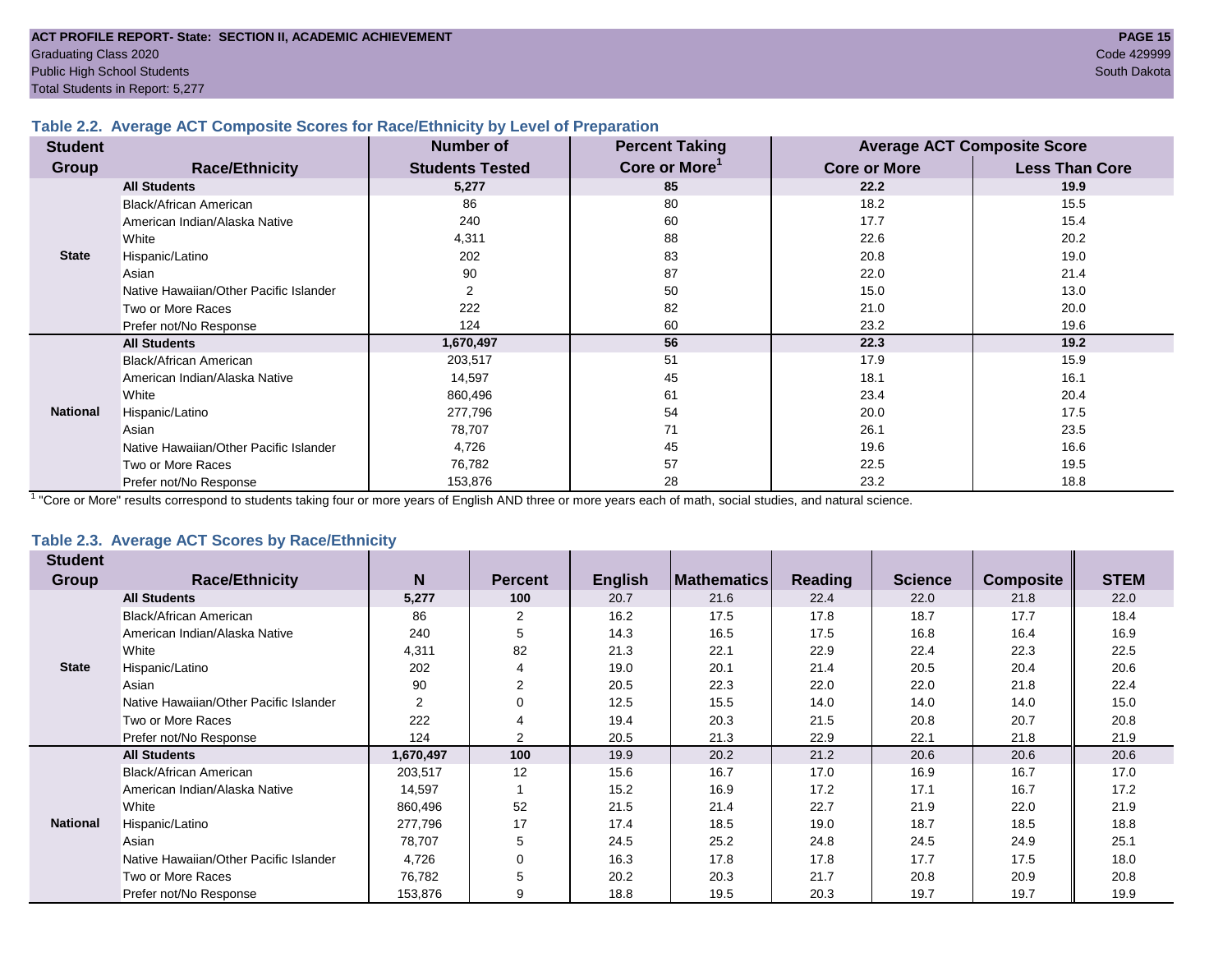#### **ACT PROFILE REPORT- State: SECTION II, ACADEMIC ACHIEVEMENT PAGE 16** Code 429999 Code 429999 Code 429999 Code 429999 Code 429999 Code 429999 Code 429999 Code 429999 Code 429999 Code 429999 Code 429999 Code 429999 Code 429999 Code 429999 Code 429999 Code 429999 Code 429999 Code 429999 Code 4

Public High School Students South Dakota (Control of the Control of the Control of the Control of the Control of the Control of the Control of the Control of the Control of the Control of the Control of the Control of the Total Students in Report: 5,277

#### **Table 2.4. Average ACT Composite Scores for Gender by Level of Preparation**

| <b>Student Group</b> | Gender <sup>1</sup> | <b>Number of</b>       | <b>Percent Taking</b>     | <b>Average ACT Composite Score</b> |                       |  |  |  |
|----------------------|---------------------|------------------------|---------------------------|------------------------------------|-----------------------|--|--|--|
|                      |                     | <b>Students Tested</b> | Core or More <sup>2</sup> | <b>Core or More</b>                | <b>Less Than Core</b> |  |  |  |
|                      | Males               | 2,259                  | 85                        | 22.4                               | 20.1                  |  |  |  |
| <b>State</b>         | Females             | 3,008                  | 85                        | 22.1                               | 19.7                  |  |  |  |
|                      | Other Responses     | 10                     | 60                        | 23.0                               | 25.0                  |  |  |  |
|                      | Males               | 773,062                | 53                        | 22.5                               | 18.8                  |  |  |  |
| <b>National</b>      | Females             | 863,356                | 59                        | 22.2                               | 19.5                  |  |  |  |
|                      | Other Responses     | 34,079                 |                           | 20.2                               | 17.4                  |  |  |  |

#### **Table 2.5. Average ACT Scores by Gender**

| <b>Student Group</b> | <b>Gender</b>   |         | <b>Percent</b> | <b>English</b> | <b>Mathematics</b> | <b>Reading</b> | <b>Science</b> | <b>Composite</b> | <b>STEM</b> |
|----------------------|-----------------|---------|----------------|----------------|--------------------|----------------|----------------|------------------|-------------|
|                      | <b>Males</b>    | 2,259   | 43             | 20.3           | 22.3               | 22.2           | 22.5           | 22.0             | 22.7        |
| <b>State</b>         | Females         | 3,008   | 57             | 21.0           | 21.0               | 22.5           | 21.6           | 21.6             | 21.5        |
|                      | Other Responses | 10      |                | 22.3           | 20.3               | 22.1           | 22.5           | 21.9             | 21.7        |
| <b>National</b>      | <b>Males</b>    | 773,062 | 46             | 19.3           | 20.6               | 20.8           | 20.7           | 20.5             | 20.9        |
|                      | Females         | 863,356 | 52             | 20.5           | 20.0               | 21.6           | 20.5           | 20.8             | 20.5        |
|                      | Other Responses | 34,079  |                | 16.8           | 17.8               | 18.2           | 18.0           | 17.8             | 18.1        |

#### **Table 2.6. ACT Score Quartile Values**

| Quartile             | <b>English</b> | <b>Mathematics</b> | <b>Reading</b> | <b>Science</b> | <b>Composite</b> |
|----------------------|----------------|--------------------|----------------|----------------|------------------|
| Q3 (75th Percentile) | 24             | 25                 | 26             | 25             | 25               |
| Q2 (50th Percentile) | ົາ 1           | ົາ 1               | 22             | 22             | 21               |
| Q1 (25th Percentile) | 16             |                    | 18             | 19             | 18               |

<sup>1</sup> 'Other Responses' include 'Another Gender', 'Prefer Not to Respond', and missing values.

<sup>2</sup> "Core or More" results correspond to students taking four or more years of English AND three or more years each of math, social studies, and natural science.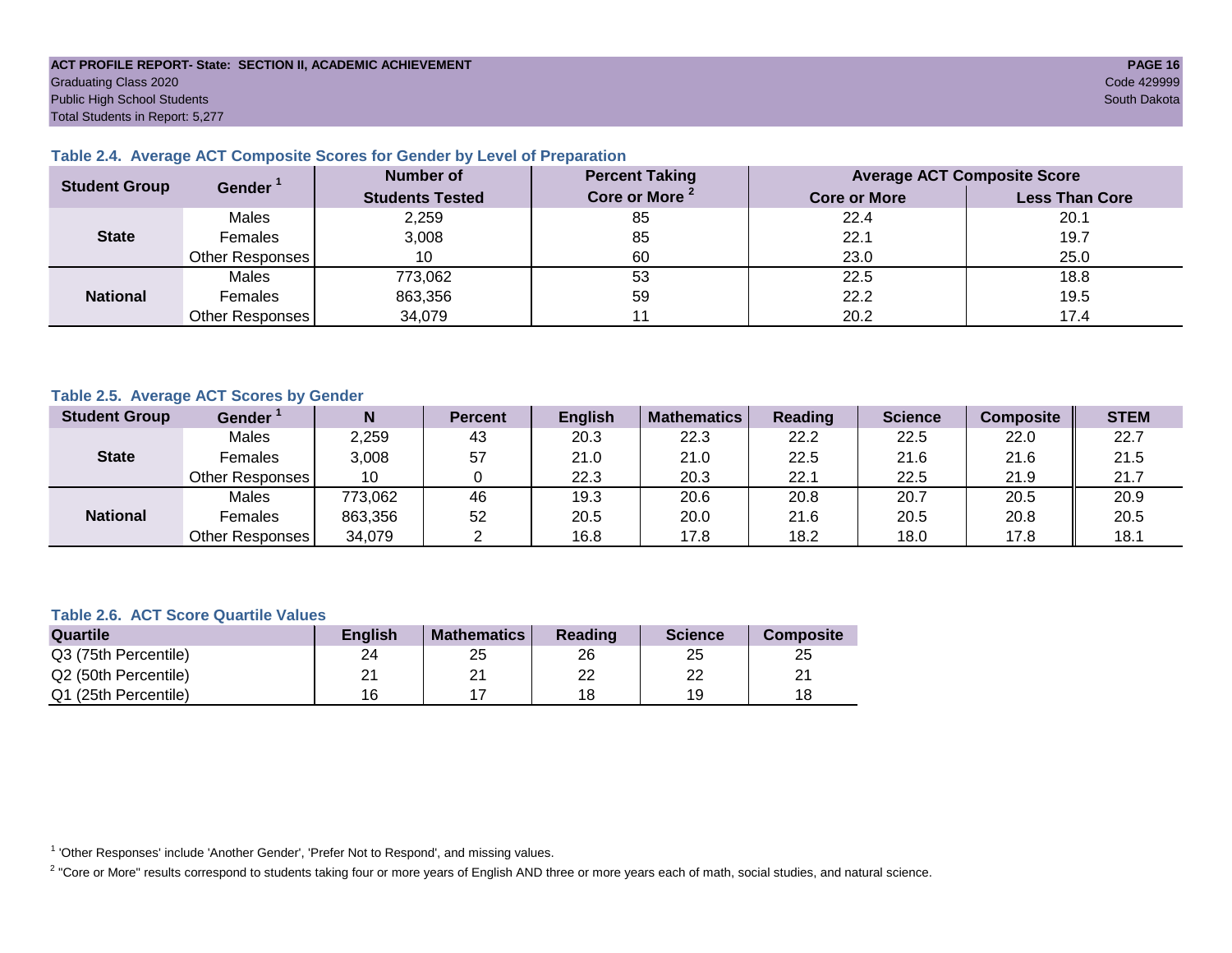## Section III College and Career Readiness and the Impact of Course Rigor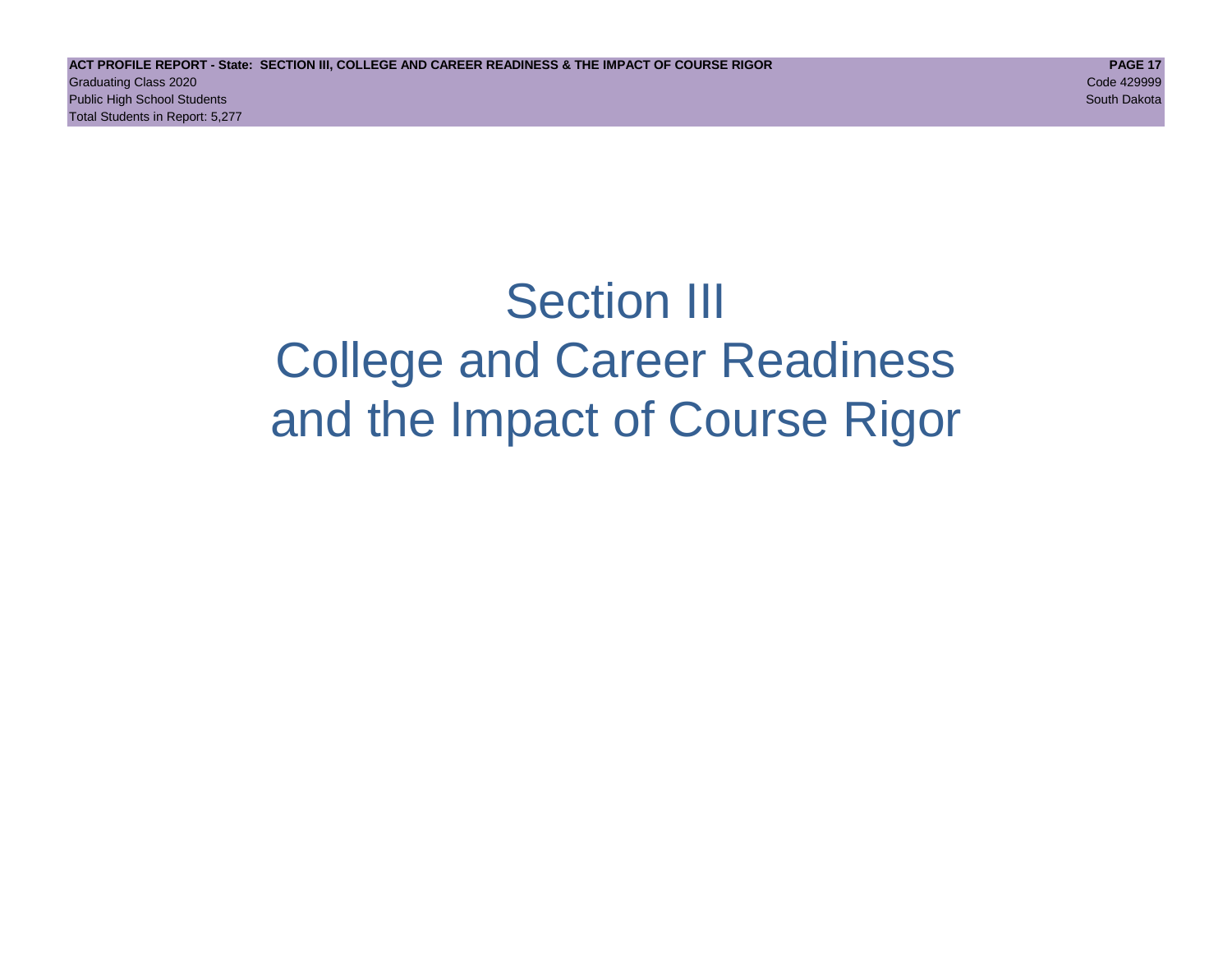

#### **Figure 3.1. Percent of Students Meeting 3 or 4 College Readiness Benchmarks by Core College Curriculum Status\***

\*Missing columns reflect combinations of race/ethnicity and core course-taking status in which one or both indicators are missing.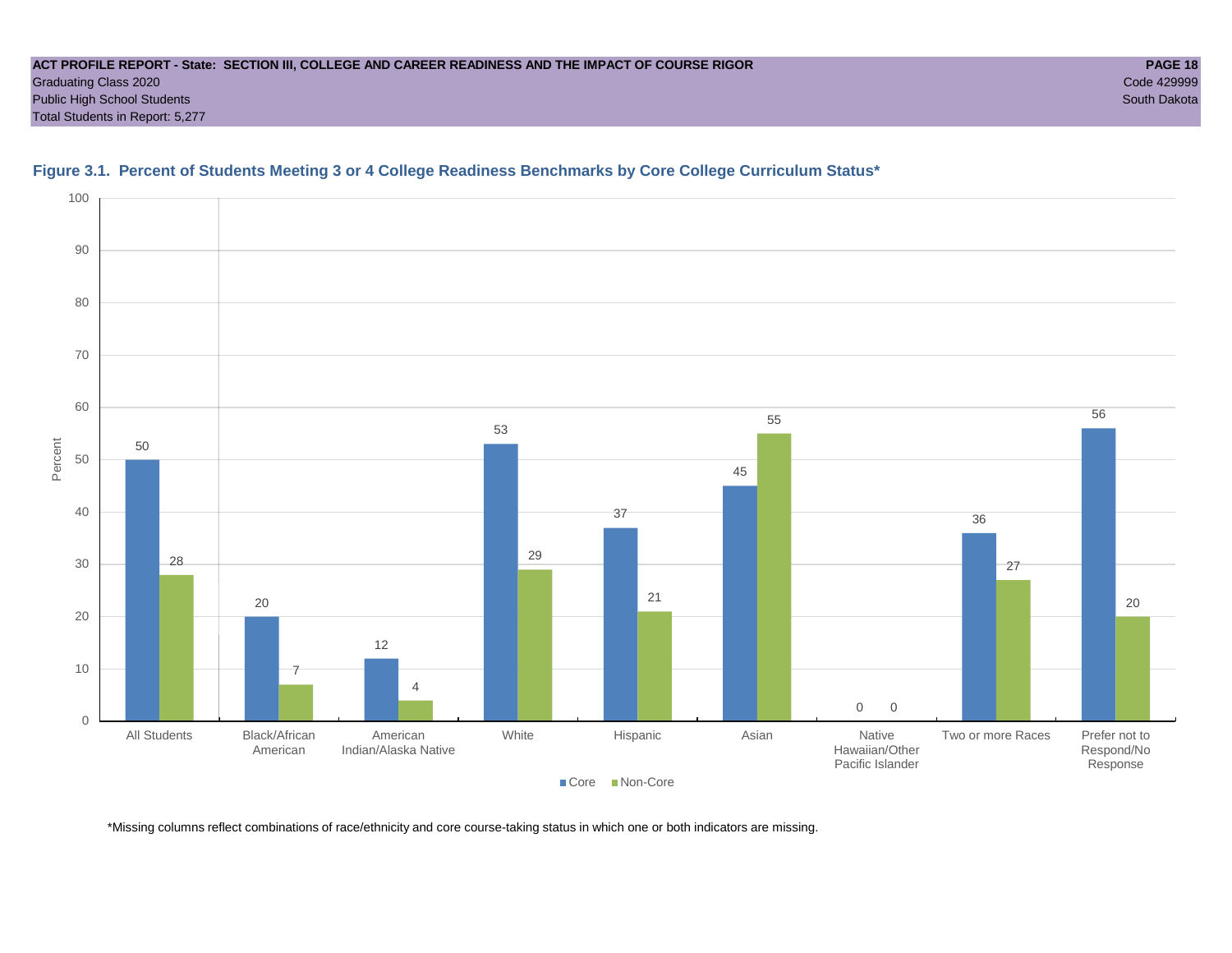Graduating Class 2020 Code 429999

Public High School Students South Dakota Total Students in Report: 5,277

| rable 5.1.  Percent of Students in College and Career Readiness Standards (CCRS) Score Ranges |                                                                                                                      |                                                                                                                                                                                                                                                                                                                                                                                                                                                                                                                                                                                                                                                                                                                                                                                                         |    |    |   |     |   |     |    |  |  |
|-----------------------------------------------------------------------------------------------|----------------------------------------------------------------------------------------------------------------------|---------------------------------------------------------------------------------------------------------------------------------------------------------------------------------------------------------------------------------------------------------------------------------------------------------------------------------------------------------------------------------------------------------------------------------------------------------------------------------------------------------------------------------------------------------------------------------------------------------------------------------------------------------------------------------------------------------------------------------------------------------------------------------------------------------|----|----|---|-----|---|-----|----|--|--|
| <b>Student</b>                                                                                | <b>CCRS</b>                                                                                                          |                                                                                                                                                                                                                                                                                                                                                                                                                                                                                                                                                                                                                                                                                                                                                                                                         |    |    |   |     |   |     |    |  |  |
| Group                                                                                         | Range                                                                                                                | N                                                                                                                                                                                                                                                                                                                                                                                                                                                                                                                                                                                                                                                                                                                                                                                                       | %  | N  | % | N   | % | N   | %  |  |  |
|                                                                                               | 33 to 36                                                                                                             | 245                                                                                                                                                                                                                                                                                                                                                                                                                                                                                                                                                                                                                                                                                                                                                                                                     | 5  | 95 | 2 | 425 | 8 | 170 |    |  |  |
|                                                                                               | 28 to 32                                                                                                             | <b>Science</b><br><b>English</b><br><b>Mathematics</b><br>Reading<br>13<br>457<br>539<br>10<br>9<br>671<br>490<br>16<br>26<br>18<br>849<br>1,358<br>951<br>1,243<br>28<br>22<br>26<br>1,466<br>1,363<br>1,163<br>1,699<br>22<br>31<br>22<br>1,146<br>1,624<br>1,169<br>1,281<br>9<br>10<br>14<br>477<br>519<br>292<br>756<br>358<br>21<br>0<br>179<br>3<br>102<br>3<br>8<br>9<br>53,713<br>128,776<br>154,645<br>73,974<br>12<br>8<br>9<br>140,249<br>149,659<br>192,435<br>131,409<br>13<br>17<br>13<br>214,082<br>213,955<br>287,207<br>287,846<br>21<br>15<br>21<br>348,288<br>257,908<br>357,401<br>397,814<br>33<br>20<br>17<br>448,915<br>283,787<br>548,665<br>334,911<br>16<br>21<br>14<br>204,649<br>271,234<br>343,986<br>235,025<br>17<br>2<br>11<br>284,081<br>28,720<br>182,125<br>126,529 | 9  |    |   |     |   |     |    |  |  |
|                                                                                               | 24 to 27                                                                                                             |                                                                                                                                                                                                                                                                                                                                                                                                                                                                                                                                                                                                                                                                                                                                                                                                         | 24 |    |   |     |   |     |    |  |  |
| <b>State</b>                                                                                  | 20 to 23                                                                                                             |                                                                                                                                                                                                                                                                                                                                                                                                                                                                                                                                                                                                                                                                                                                                                                                                         |    |    |   |     |   |     | 32 |  |  |
|                                                                                               | 16 to 19<br>13 to 15<br>01 to 12<br>33 to 36<br>28 to 32<br>24 to 27<br>20 to 23<br>16 to 19<br>13 to 15<br>01 to 12 |                                                                                                                                                                                                                                                                                                                                                                                                                                                                                                                                                                                                                                                                                                                                                                                                         | 24 |    |   |     |   |     |    |  |  |
|                                                                                               |                                                                                                                      |                                                                                                                                                                                                                                                                                                                                                                                                                                                                                                                                                                                                                                                                                                                                                                                                         |    |    |   |     |   |     |    |  |  |
|                                                                                               |                                                                                                                      |                                                                                                                                                                                                                                                                                                                                                                                                                                                                                                                                                                                                                                                                                                                                                                                                         |    |    |   |     |   |     |    |  |  |
|                                                                                               |                                                                                                                      |                                                                                                                                                                                                                                                                                                                                                                                                                                                                                                                                                                                                                                                                                                                                                                                                         |    |    |   |     |   |     |    |  |  |
| <b>National</b>                                                                               |                                                                                                                      |                                                                                                                                                                                                                                                                                                                                                                                                                                                                                                                                                                                                                                                                                                                                                                                                         |    |    |   |     |   |     | 8  |  |  |
|                                                                                               |                                                                                                                      |                                                                                                                                                                                                                                                                                                                                                                                                                                                                                                                                                                                                                                                                                                                                                                                                         |    |    |   |     |   |     | 17 |  |  |
|                                                                                               |                                                                                                                      |                                                                                                                                                                                                                                                                                                                                                                                                                                                                                                                                                                                                                                                                                                                                                                                                         |    |    |   |     |   |     | 24 |  |  |
|                                                                                               |                                                                                                                      |                                                                                                                                                                                                                                                                                                                                                                                                                                                                                                                                                                                                                                                                                                                                                                                                         |    |    |   |     |   | 27  |    |  |  |
|                                                                                               |                                                                                                                      |                                                                                                                                                                                                                                                                                                                                                                                                                                                                                                                                                                                                                                                                                                                                                                                                         |    |    |   |     |   |     | 12 |  |  |
|                                                                                               |                                                                                                                      |                                                                                                                                                                                                                                                                                                                                                                                                                                                                                                                                                                                                                                                                                                                                                                                                         |    |    |   |     |   |     | 8  |  |  |

|  |  | Table 3.1. Percent of Students in College and Career Readiness Standards (CCRS) Score Ranges |  |  |
|--|--|----------------------------------------------------------------------------------------------|--|--|
|  |  |                                                                                              |  |  |

#### **Table 3.2. Percent of Students Who Met College Readiness Benchmark Scores by Gender**

| <b>Student Group</b> | Gender <sup>1</sup> |         | Met         |         |         |          |
|----------------------|---------------------|---------|-------------|---------|---------|----------|
|                      |                     | English | Mathematics | Reading | Science | All Four |
|                      | Males               | 65      | 55          | 52      |         | 34       |
| <b>State</b>         | Females             | 69      | 45          | 54      | 41      | 29       |
|                      | Other Responses     | 60      | 40          | 40      | 40      | 40       |
|                      | <b>Males</b>        | 54      | 40          | 42      | 38      | 27       |
| <b>National</b>      | Females             | 62      | 36          | 47      | 35      | 25       |
|                      | Other Responses     | 39      | 19          | 27      | 20      | 12       |

<sup>1</sup> 'Other Responses' include 'Another Gender', 'Prefer Not to Respond', and missing values.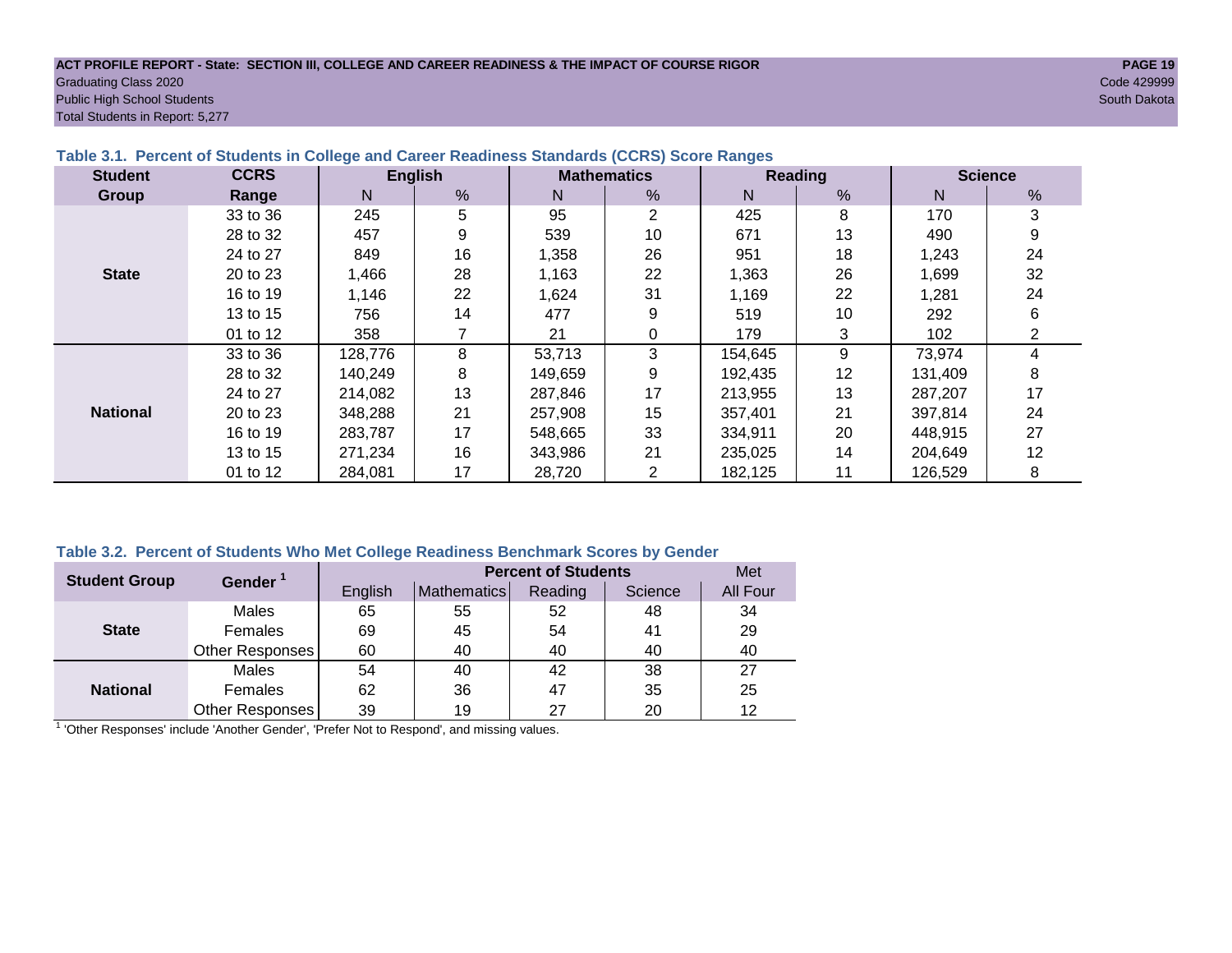Graduating Class 2020 Code 429999

Public High School Students South Dakota (Control of the Control of the Control of the Control of the Control of the Control of the Control of the Control of the Control of the Control of the Control of the Control of the

Total Students in Report: 5,277

**Table 3.3. Percent of Students Who Met ACT College Readiness Benchmark Scores by Race/Ethnicity**

| <b>Student</b>  |                                        |           | <b>English</b> | <b>Mathematics</b> | Reading  | <b>Science</b> | <b>All Four</b> | <b>STEM</b> |
|-----------------|----------------------------------------|-----------|----------------|--------------------|----------|----------------|-----------------|-------------|
| Group           | <b>Race/Ethnicity</b>                  | N         | %              | %                  | %        | %              | %               | $\%$        |
|                 | <b>All Students</b>                    | 5,277     | 67             | 49                 | 53       | 44             | 31              | 23          |
|                 | Black/African American                 | 86        | 33             | 16                 | 26       | 16             |                 |             |
|                 | American Indian/Alaska Native          | 240       | 22             | 9                  | 20       | 9              |                 |             |
|                 | White                                  | 4,311     | 72             | 53                 | 56       | 48             | 33              | 24          |
| <b>State</b>    | Hispanic/Latino                        | 202       | 56             | 36                 | 45       | 34             | 21              | 15          |
|                 | Asian                                  | 90        | 62             | 54                 | 46       | 42             | 36              | 31          |
|                 | Native Hawaiian/Other Pacific Islander |           |                | <sup>0</sup>       | $\Omega$ | 0              |                 |             |
|                 | Two or More Races                      | 222       | 58             | 39                 | 47       | 34             | 24              | 14          |
|                 | Prefer Not to Respond                  | 124       | 64             | 48                 | 52       | 42             | 35              | 27          |
|                 | <b>All Students</b>                    | 1,670,497 | 58             | 37                 | 45       | 36             | 26              | 20          |
|                 | Black/African American                 | 203,517   | 30             | 12                 | 19       | 12             |                 |             |
|                 | American Indian/Alaska Native          | 14,597    | 28             | 13                 | 20       | 13             |                 |             |
|                 | White                                  | 860,496   | 69             | 46                 | 54       | 45             | 33              | 25          |
| <b>National</b> | Hispanic/Latino                        | 277,796   | 43             | 24                 | 31       | 22             | 14              | 10          |
|                 | Asian                                  | 78,707    | 77             | 69                 | 64       | 61             | 52              | 48          |
|                 | Native Hawaiian/Other Pacific Islander | 4,726     | 35             | 20                 | 25       | 18             | 12              | 9           |
|                 | Two or More Races                      | 76,782    | 60             | 37                 | 47       | 37             | 26              | 20          |
|                 | Prefer Not to Respond                  | 153,876   | 49             | 32                 | 39       | 31             | 23              | 19          |

#### **Table 3.4. Likely ACT National Career Readiness Certificate (NCRC) Level Based Upon ACT Composite Score<sup>1</sup>**

| <b>Student</b>  |                       |         |      | Average   |
|-----------------|-----------------------|---------|------|-----------|
| Group           | <b>ACT NCRC Level</b> | N       | $\%$ | Composite |
|                 | Platinum              | 944     | 18   | 29.5      |
|                 | Gold                  | 1,661   | 31   | 23.8      |
| <b>State</b>    | Silver                | 1,909   | 36   | 19.1      |
|                 | <b>Bronze</b>         | 709     | 13   | 15.0      |
|                 | Needs Improvement     | 54      | 1    | 11.6      |
|                 | Platinum              | 303,094 | 18   | 30.2      |
|                 | Gold                  | 371,036 | 22   | 23.8      |
| <b>National</b> | Silver                | 498,074 | 30   | 18.9      |
|                 | <b>Bronze</b>         | 403,248 | 24   | 14.6      |
|                 | Needs Improvement     | 95,045  | 6    | 11.4      |

<sup>1</sup>The ACT Composite scores associated with at least a 50% chance of earning each ACT NCRC level or higher are: 13 for Bronze, 17 for Silver, 22 for Gold, and 27 for Platinum. Based on those cut scores, students who earned an ACT Composite score of less than 13 are classified as 'Needs improvement' as they are unlikely to obtain an ACT NCRC. Students with an ACT Composite score of 13 to 16 are classified as 'Bronze' as they are likely to obtain a Bronze NCRC, 17 to 21 as 'Silver', 22 to 26 as 'Gold', and 27 or above as 'Platinum'. Visit www.act.org/NCRC-indicator to learn more.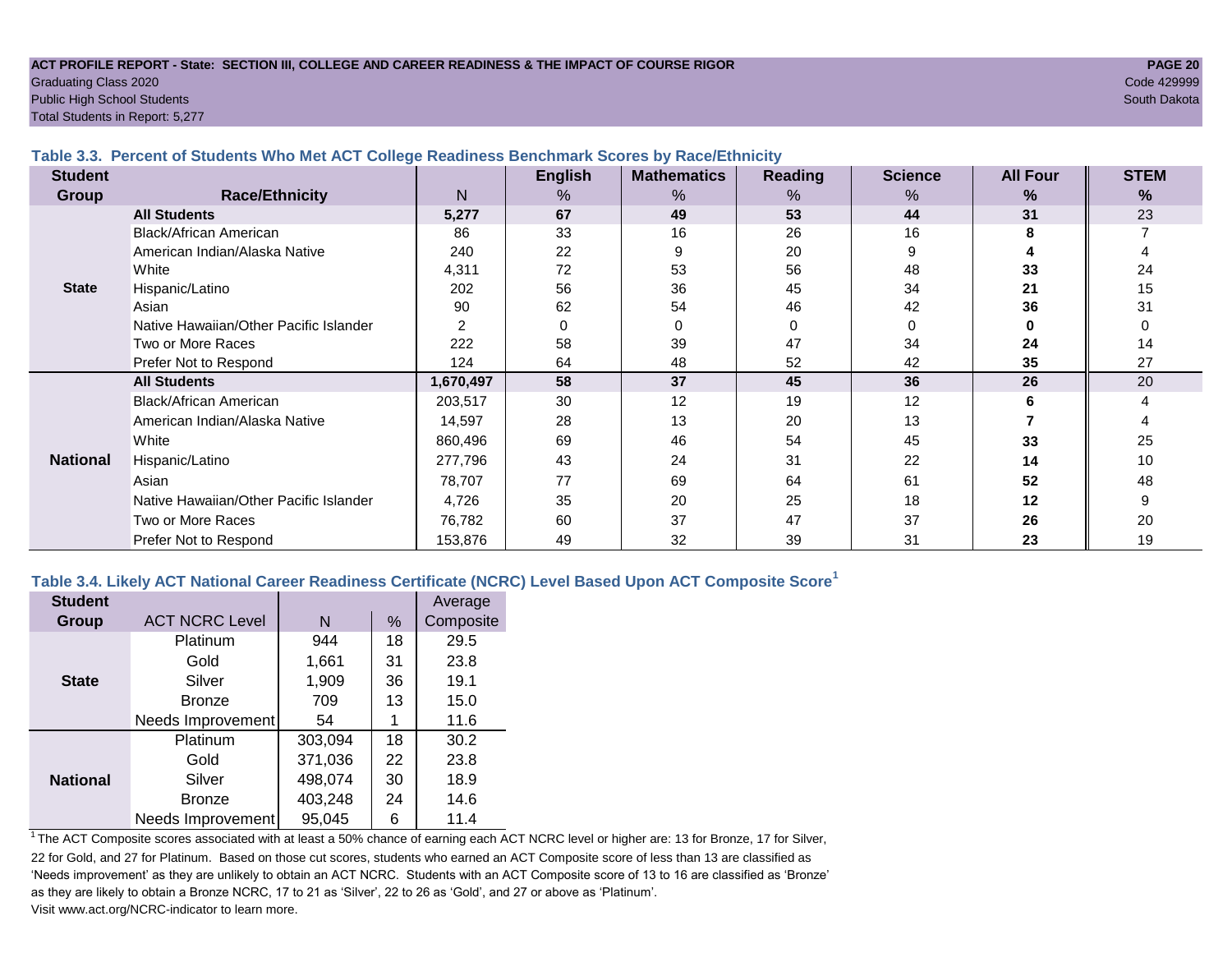#### Graduating Class 2020 Code 429999

| <b>Student</b>  | <b>Curriculum</b>         | N       | <b>English</b> |      | <b>Mathematics</b> |      | <b>Reading</b> |      | <b>Science</b> |      | <b>Composite<sup>4</sup></b> |      | <b>STEM</b> |      |
|-----------------|---------------------------|---------|----------------|------|--------------------|------|----------------|------|----------------|------|------------------------------|------|-------------|------|
| Group           | <b>Taken</b>              |         | %              | Avg  | %                  | Avg  | $\%$           | Avg  | %              | Avg  | %                            | Avg  | %           | Avg  |
|                 | Core or More <sup>2</sup> | 4,495   | 71             | 21.2 | 53                 | 22.0 | 56             | 22.8 | 48             | 22.4 | 34                           | 22.2 | 25          | 22.4 |
| <b>State</b>    | Less than Core            | 605     | 49             | 18.5 | 33                 | 19.7 | 39             | 20.5 | 27             | 20.2 | 17                           | 19.9 | 10<br>L.    | 20.2 |
|                 | Missing                   | 177     | 25             | 15.1 |                    | 17.7 | 21             | 17.8 | 12             | 17.6 | 8                            | 7.0  |             | 17.6 |
|                 | Core or More              | 928,969 | 71             | 21.9 | 49                 | 21.7 | 55             | 23.0 | 46             | 22.7 | 35                           | 22.3 | 27          | 22.2 |
| <b>National</b> | Less than Core            | 316.044 | 47             | 18.3 | ົ                  | 18.9 | 35             | 19.7 | 26             | 19.2 | 18                           | 19.2 | 10<br>ت ا   | 19.3 |
|                 | Missing                   | 425,484 | 37             | 16.5 | 20                 | 17.9 | 28             | 18.4 | 21             | 18.1 | 13                           | 7.9  |             | 18.3 |

#### **Table 3.5. College Readiness Benchmark Percent and Average ACT Scores by Overall High School Curriculum**

 $1$  "Curriculum Taken" reflects overall high school curriculum in this table.

<sup>2</sup> "Core or More" results correspond to students taking four or more years of English AND three or more years each of math, social studies, and natural science.

 $3$  Zero years or no coursework information reported in one or more content areas.

<sup>4</sup> Composite College Readiness Benchmark % results reflect students who met all four subject-area benchmarks.

#### **Table 3.6. College Readiness Benchmark Percent and Average ACT Scores by Content-Specific Curriculum**

| <b>Student</b>  | <b>Curriculum</b>                                 |          | <b>English</b> |      |          | <b>Mathematics</b> |      |           | <b>Reading</b> |      |           | <b>Science</b> |      |  |
|-----------------|---------------------------------------------------|----------|----------------|------|----------|--------------------|------|-----------|----------------|------|-----------|----------------|------|--|
| <b>Group</b>    | $\mathsf{Taken}^{\scriptscriptstyle{\textsf{T}}}$ | N        | $\%$           | Avg  | N        | $\%$               | Avg  |           | %              | Avg  | N         | %              | Avg  |  |
|                 | Core or More <sup>2</sup>                         | 4.930    | 69             | 21.0 | 4.960    | 51                 | 21.9 | 5.003     | 55             | 22.6 | 4.840     | 46             | 22.2 |  |
| <b>State</b>    | Less than Core                                    | 175      | 53             | 18.3 | 142      | 12                 | 17.0 | 104       | 42             | 21.1 | 266       | 30             | 20.4 |  |
|                 | Missing <sup>3</sup>                              | 172      | 23             | 15.0 | 175      | 17                 | 17.1 | 170       | 21             | 17.7 | 171       | 11             | 17.5 |  |
|                 | Core or More                                      | .187.829 | 66             | 21.2 | .190.473 | 45                 | 21.2 | 1.110.515 | 52             | 22.4 | 1,078,635 | 44             | 21.9 |  |
| <b>National</b> | Less than Core                                    | 72.962   | 34             | 16.0 | 63.026   |                    | 16.  | 143,537   | 36             | 19.8 | 174.503   | 20             | 18.3 |  |
|                 | Missing                                           | 409,706  | 38             | 16.6 | 416,998  | 20                 | 17.9 | 416,445   | 28             | 18.4 | 417,359   | 21             | 18.1 |  |

<sup>1</sup> "Curriculum Taken" reflects content-specific curriculum in this table.

<sup>2</sup> "Core or More" results correspond to students taking four or more years of English or three or more years of math, social studies, or natural science, respectively.

For instance, Reading "Core or More" results correspond to students taking three or more years of social studies, regardless of courses taken in other content areas.

 $3$  Zero years or no coursework information reported in the specified content area.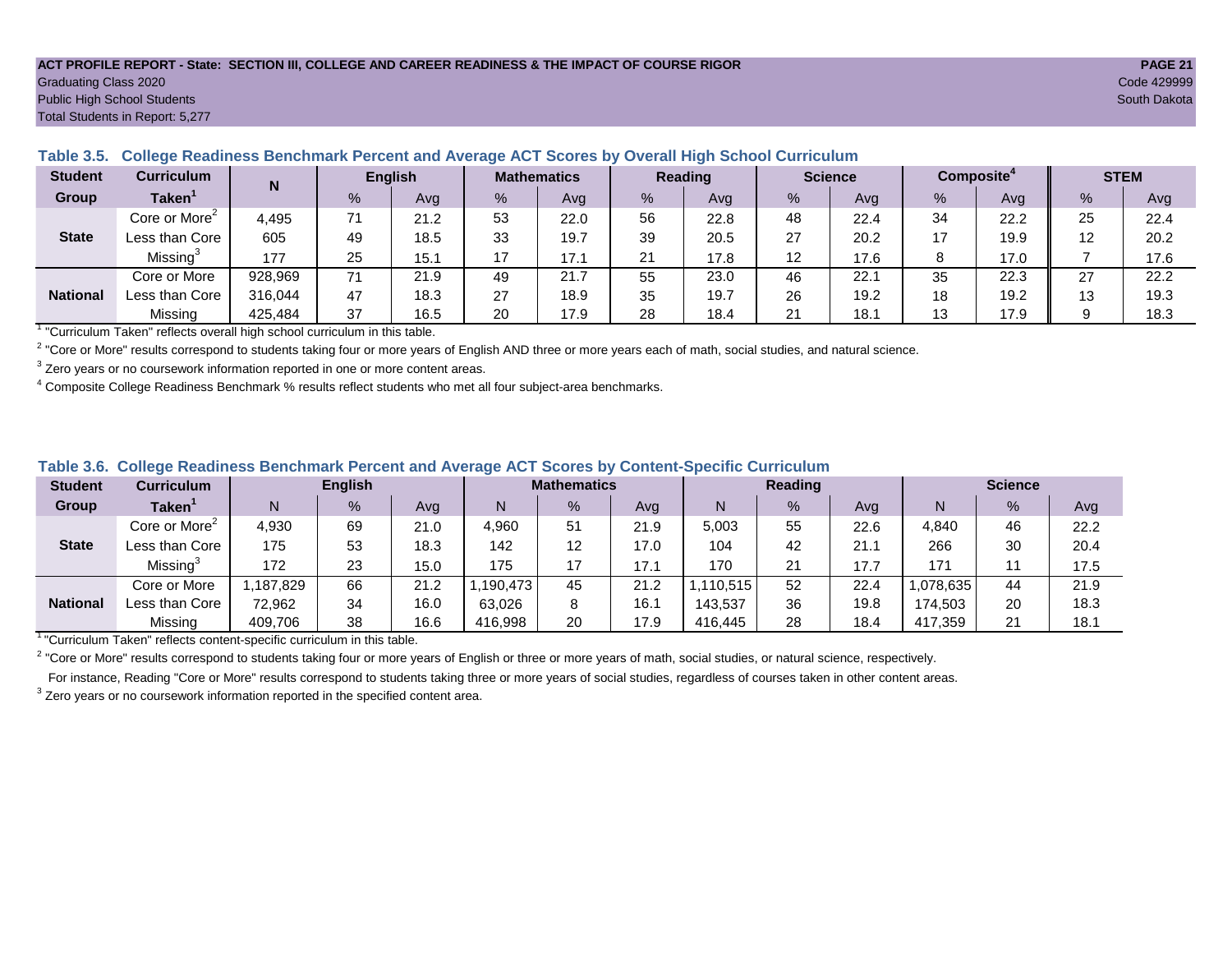Graduating Class 2020 Code 429999 Public High School Students South Dakota

Total Students in Report: 5,277

#### **Table 3.7. College Readiness Benchmark (CRB) Percent and Average ACT Scores by Common Course Patterns**

| <b>Course Pattern</b>                                                         |              |                                  | <b>State</b>    |                                     | <b>National</b>   |                                  |                 |                                     |  |  |  |
|-------------------------------------------------------------------------------|--------------|----------------------------------|-----------------|-------------------------------------|-------------------|----------------------------------|-----------------|-------------------------------------|--|--|--|
|                                                                               |              | Percent Taking                   | Avg ACT         | Percent Who Met                     |                   | <b>Percent Taking</b>            | Avg ACT         | Percent Who Met                     |  |  |  |
| <b>ENGLISH COURSE PATTERN</b>                                                 | N.           | Pattern                          | English         | <b>Benchmark</b>                    | $\mathsf{N}$      | Pattern                          | English         | <b>Benchmark</b>                    |  |  |  |
| Eng 9, Eng 10, Eng 11, Eng 12, & Other English                                | 1,483        | 28                               | 21.9            | 74                                  | 257,237           | 15                               | 22.2            | 72                                  |  |  |  |
| Eng 9, Eng 10, Eng 11, Eng 12                                                 | 3,447        | 65                               | 20.6            | 67                                  | 930,592           | 56                               | 21.0            | 65                                  |  |  |  |
| Less than 4 years of English                                                  | 175          | 3                                | 18.3            | 53                                  | 72,962            | 4                                | 16.0            | 34                                  |  |  |  |
| Zero years / no English courses reported                                      | 172          | 3                                | 15.0            | 23                                  | 409,706           | 25                               | 16.6            | 38                                  |  |  |  |
|                                                                               |              |                                  |                 |                                     |                   |                                  |                 |                                     |  |  |  |
| <b>MATHEMATICS COURSE PATTERN</b>                                             | N            | <b>Percent Taking</b><br>Pattern | Avg ACT<br>Math | Percent Who Met<br><b>Benchmark</b> | N                 | <b>Percent Taking</b><br>Pattern | Avg ACT<br>Math | Percent Who Met<br><b>Benchmark</b> |  |  |  |
|                                                                               |              |                                  |                 |                                     |                   |                                  |                 |                                     |  |  |  |
| Alg 1, Alg 2, Geom, Trig, & Calc                                              | 212          | 4                                | 24.1            | 69                                  | 70,252            | 4                                | 23.2<br>21.5    | 62                                  |  |  |  |
| Alg 1, Alg 2, Geom, Trig, & Other Adv Math                                    | 382          | $\overline{7}$                   | 22.4            | 58                                  | 94,371            | 6                                | 18.8            | 51                                  |  |  |  |
| Alg 1, Alg 2, Geom, & Trig                                                    | 243<br>1,146 | 5<br>22                          | 20.4<br>21.4    | 40<br>48                            | 62,504<br>248,009 | $\overline{4}$<br>15             | 19.1            | 26<br>28                            |  |  |  |
| Alg 1, Alg 2, Geom, & Other Adv Math<br>Other comb of 4 or more years of Math | 1,893        | 36                               | 23.8            | 68                                  | 500,040           | 30                               | 23.9            | 64                                  |  |  |  |
| Alg 1, Alg 2, & Geom                                                          | 760          | 14                               | 18.2            | 18                                  | 142,387           | 9                                | 16.7            | 9                                   |  |  |  |
| Other comb of 3 or 3.5 years of Math                                          | 324          | 6                                | 20.2            | 36                                  | 72,910            | 4                                | 19.5            | 32                                  |  |  |  |
| Less than 3 years of Math                                                     | 142          | 3                                | 17.0            | 12                                  | 63,026            | 4                                | 16.1            | 8                                   |  |  |  |
| Zero years / no Math courses reported                                         | 175          | 3                                | 17.1            | 17                                  | 416,998           | 25                               | 17.9            | 20                                  |  |  |  |
|                                                                               |              |                                  |                 |                                     |                   |                                  |                 |                                     |  |  |  |
|                                                                               |              | <b>Percent Taking</b>            | Avg ACT         | Percent Who Met                     |                   | <b>Percent Taking</b>            | Avg ACT         | Percent Who Met                     |  |  |  |
| SOCIAL SCIENCE COURSE PATTERN                                                 | N            | Pattern                          | Reading         | <b>Benchmark</b>                    | N                 | Pattern                          | Reading         | <b>Benchmark</b>                    |  |  |  |
| US Hist, World Hist, Am Gov, & Other Hist                                     | 20           | 0                                | 23.4            | 65                                  | 36,866            | $\overline{2}$                   | 22.5            | 52                                  |  |  |  |
| Other comb of 4 or more years Social Science                                  | 3,698        | 70                               | 22.9            | 57                                  | 630,097           | 38                               | 22.9            | 55                                  |  |  |  |
| US Hist, World Hist, & Am Gov                                                 | 80           | 2                                | 21.0            | 36                                  | 87,562            | 5                                | 20.0            | 37                                  |  |  |  |
| Other comb of 3 or 3.5 years of Social Science                                | 1,205        | 23                               | 21.8            | 47                                  | 355,990           | 21                               | 22.0            | 49                                  |  |  |  |
| Less than 3 years of Social Science                                           | 104          | $\mathbf 2$                      | 21.1            | 42                                  | 143,537           | 9                                | 19.8            | 36                                  |  |  |  |
| Zero years / no Social Science courses reported                               | 170          | 3                                | 17.7            | 21                                  | 416,445           | 25                               | 18.4            | 28                                  |  |  |  |
|                                                                               |              | <b>Percent Taking</b>            | Avg ACT         | Percent Who Met                     |                   | <b>Percent Taking</b>            | Avg ACT         | Percent Who Met                     |  |  |  |
| NATURAL SCIENCE COURSE PATTERN                                                | N.           | Pattern                          | Science         | <b>Benchmark</b>                    | N                 | Pattern                          | Science         | <b>Benchmark</b>                    |  |  |  |
| Gen Sci <sup>1</sup> , Bio, Chem, & Phys                                      | 2,218        | 42                               | 22.9            | 51                                  | 535,756           | 32                               | 22.6            | 50                                  |  |  |  |
| Bio, Chem, Phys                                                               | 689          | 13                               | 23.5            | 57                                  | 159,423           | 10                               | 23.6            | 56                                  |  |  |  |
| Gen Sci <sup>1</sup> , Bio, Chem                                              | 1,798        | 34                               | 21.0            | 36                                  | 347,034           | 21                               | 20.3            | 32                                  |  |  |  |
| Other comb of 3 years of Natural Science                                      | 135          | 3                                | 21.3            | 33                                  | 36,422            | $\overline{2}$                   | 19.0            | 24                                  |  |  |  |
| Less than 3 years of Natural Science                                          | 266          | 5                                | 20.4            | 30                                  | 174,503           | 10                               | 18.3            | 20                                  |  |  |  |
| Zero years / no Natural Science courses reported                              | 171          | 3                                | 17.5            | 11                                  | 417,359           | 25                               | 18.1            | 21                                  |  |  |  |

<sup>1</sup>Includes General, Physical and Earth Sciences.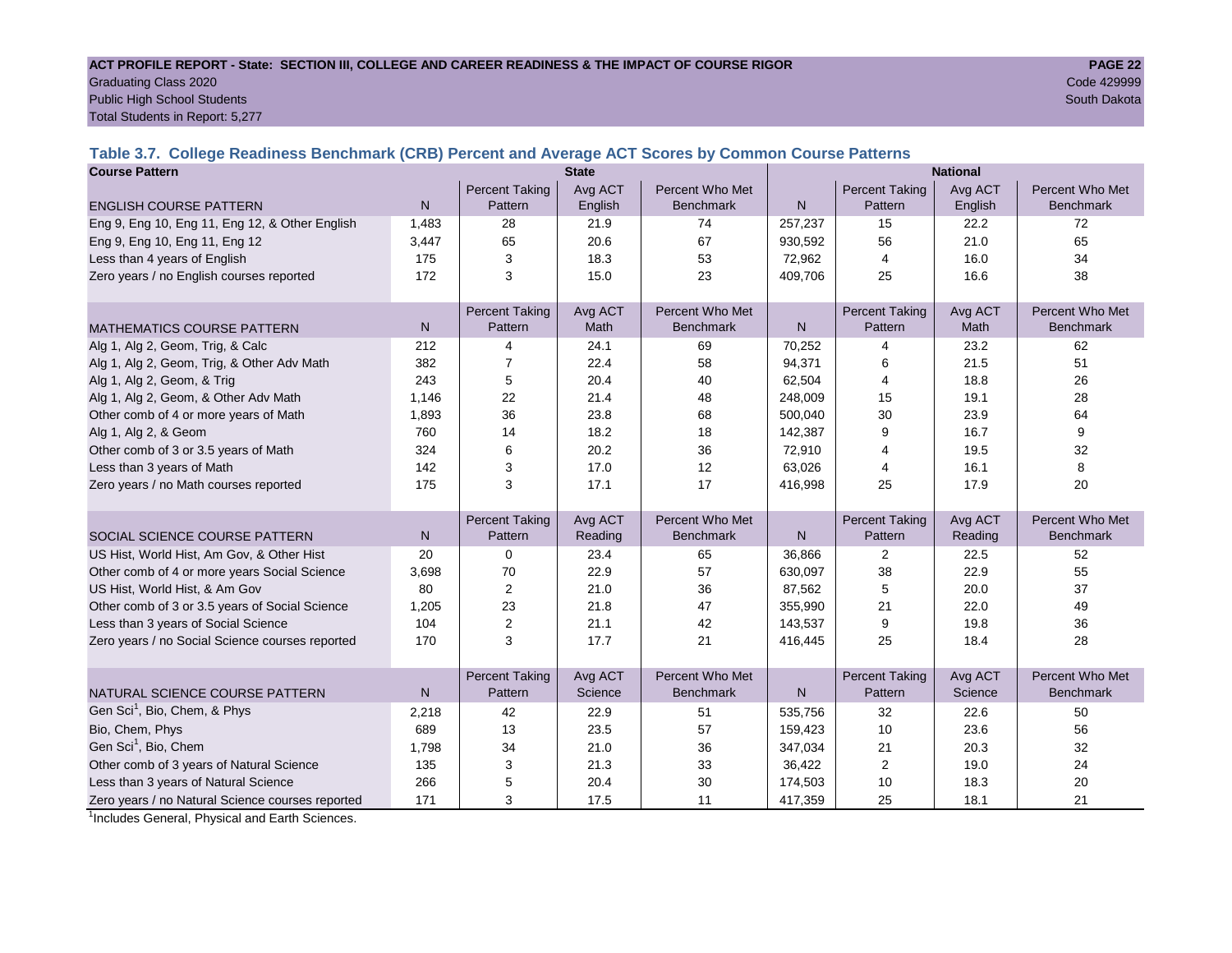#### **ACT PROFILE REPORT - State: SECTION III, COLLEGE AND CAREER READINESS & THE IMPACT OF COURSE RIGOR PAGE 23** Graduating Class 2020 Code 429999

Public High School Students South Dakota

Total Students in Report: 5,277

#### **Table 3.8. College Readiness Benchmark (CRB) Percent and Average ACT Scores for Gender by Common Course Patterns**

| <b>Males</b><br><b>Females</b><br><b>Course Pattern</b> |              |                |            |                  |              |                | Other Responses <sup>1</sup> |                  |                |             |            |                  |
|---------------------------------------------------------|--------------|----------------|------------|------------------|--------------|----------------|------------------------------|------------------|----------------|-------------|------------|------------------|
|                                                         |              |                | <b>ACT</b> | % Who Met        |              |                | <b>ACT</b>                   | % Who Met        |                |             | <b>ACT</b> | % Who Met        |
| <b>ENGLISH COURSE PATTERN</b>                           | $\mathsf{N}$ | Percent        | English    | <b>Benchmark</b> | $\mathsf{N}$ | Percent        | English                      | <b>Benchmark</b> | N              | Percent     | English    | Benchmark        |
| Eng 9, Eng 10, Eng 11, Eng 12, & Other English          | 552          | 24             | 22.0       | 75               | 928          | 31             | 21.9                         | 74               | 3              | 30          | 21.0       | 33               |
| Eng 9, Eng 10, Eng 11, Eng 12                           | 1,553        | 69             | 20.2       | 64               | 1,889        | 63             | 20.9                         | 70               | 5              | 50          | 25.8       | 80               |
| Less than 4 years of English                            | 74           | 3              | 17.8       | 47               | 101          | 3              | 18.7                         | 57               | 0              | $\mathbf 0$ |            |                  |
| Zero years / no English courses reported                | 80           | $\overline{4}$ | 14.8       | 20               | 90           | 3              | 15.2                         | 26               | 2              | 20          | 15.5       | 50               |
|                                                         |              |                | <b>ACT</b> | % Who Met        |              |                | <b>ACT</b>                   | % Who Met        |                |             | <b>ACT</b> | % Who Met        |
| <b>MATHEMATICS COURSE PATTERN</b>                       | $\mathsf{N}$ | Percent        | Math       | <b>Benchmark</b> | $\mathsf{N}$ | Percent        | Math                         | <b>Benchmark</b> | $\mathsf{N}$   | Percent     | Math       | <b>Benchmark</b> |
| Alg 1, Alg 2, Geom, Trig, & Calc                        | 96           | 4              | 24.8       | 69               | 116          | 4              | 23.5                         | 69               | 0              | 0           |            |                  |
| Alg 1, Alg 2, Geom, Trig, & Other Adv Math              | 137          | 6              | 23.3       | 70               | 244          | 8              | 21.8                         | 51               |                | 10          | 23.0       | 100              |
| Alg 1, Alg 2, Geom, & Trig                              | 99           | $\overline{4}$ | 20.8       | 44               | 144          | 5              | 20.1                         | 36               | 0              | $\mathbf 0$ |            |                  |
| Alg 1, Alg 2, Geom, & Other Adv Math                    | 422          | 19             | 22.5       | 59               | 722          | 24             | 20.7                         | 42               | 2              | 20          | 19.5       | $\mathbf 0$      |
| Other comb of 4 or more years of Math                   | 897          | 40             | 24.5       | 72               | 994          | 33             | 23.1                         | 64               | 2              | 20          | 27.0       | 100              |
| Alg 1, Alg 2, & Geom                                    | 320          | 14             | 18.6       | 23               | 437          | 15             | 17.8                         | 14               | 3              | 30          | 19.3       | 33               |
| Other comb of 3 or 3.5 years of Math                    | 144          | 6              | 20.2       | 38               | 180          | 6              | 20.2                         | 35               | 0              | 0           |            |                  |
| Less than 3 years of Math                               | 62           | 3              | 17.5       | 16               | 80           | 3              | 16.7                         | 9                | 0              | 0           |            |                  |
| Zero years / no Math courses reported                   | 82           | $\Delta$       | 17.3       | 18               | 91           | 3              | 17.0                         | 16               | 2              | 20          | 14.5       | $\Omega$         |
|                                                         |              |                | <b>ACT</b> | % Who Met        |              |                | <b>ACT</b>                   | % Who Met        |                |             | <b>ACT</b> | % Who Met        |
| SOCIAL SCIENCE COURSE PATTERN                           | $\mathsf{N}$ | Percent        | Reading    | <b>Benchmark</b> | $\mathsf{N}$ | Percent        | Reading                      | <b>Benchmark</b> | N              | Percent     | Reading    | Benchmark        |
| US Hist, World Hist, Am Gov, & Other Hist               | 10           | 0              | 24.2       | 70               | 10           | $\Omega$       | 22.6                         | 60               | 0              | 0           |            |                  |
| Other comb of 4 or more years Social Science            | 1,502        | 66             | 22.8       | 56               | 2,191        | 73             | 22.9                         | 58               | 5              | 50          | 22.2       | 40               |
| US Hist, World Hist, & Am Gov                           | 50           | $\overline{2}$ | 20.5       | 36               | 30           | 1              | 21.7                         | 37               | 0              | 0           |            |                  |
| Other comb of 3 or 3.5 years of Social Science          | 566          | 25             | 21.5       | 45               | 636          | 21             | 22.0                         | 49               | 3              | 30          | 26.0       | 67               |
| Less than 3 years of Social Science                     | 51           | $\overline{2}$ | 21.7       | 45               | 53           | $\overline{2}$ | 20.5                         | 40               | 0              | 0           |            |                  |
| Zero years / no Social Science courses reported         | 80           | $\overline{4}$ | 17.8       | 20               | 88           | 3              | 17.7                         | 22               | 2              | 20          | 16.0       | $\Omega$         |
|                                                         |              |                | <b>ACT</b> | % Who Met        |              |                | <b>ACT</b>                   | % Who Met        |                |             | <b>ACT</b> | % Who Met        |
| NATURAL SCIENCE COURSE PATTERN                          | N            | Percent        | Science    | <b>Benchmark</b> | N            | Percent        | Science                      | <b>Benchmark</b> | N.             | Percent     | Science    | Benchmark        |
| Gen Sci <sup>2</sup> , Bio, Chem, & Phys                | 1,056        | 47             | 23.4       | 55               | 1,158        | 38             | 22.3                         | 48               | $\overline{4}$ | 40          | 23.0       | 50               |
| Bio, Chem, Phys                                         | 287          | 13             | 24.0       | 57               | 401          | 13             | 23.2                         | 56               |                | 10          | 16.0       | $\mathbf 0$      |
| Gen Sci <sup>1</sup> , Bio, Chem                        | 651          | 29             | 21.3       | 41               | 1.147        | 38             | 20.8                         | 34               | 0              | 0           |            |                  |
| Other comb of 3 years of Natural Science                | 79           | 3              | 21.9       | 41               | 55           | $\overline{2}$ | 20.3                         | 22               |                | 10          | 35.0       | 100              |
| Less than 3 years of Natural Science                    | 106          | 5              | 20.6       | 30               | 158          | 5              | 20.2                         | 29               | $\overline{c}$ | 20          | 25.5       | 50               |
| Zero years / no Natural Science courses reported        | 80           | 4              | 17.7       | 11               | 89           | 3              | 17.4                         | 10               | 2              | 20          | 15.5       | $\mathbf 0$      |

<sup>1</sup> 'Other Responses' include 'Another Gender', 'Prefer Not to Respond', and missing values.

 $2$  Includes General, Physical and Earth Sciences.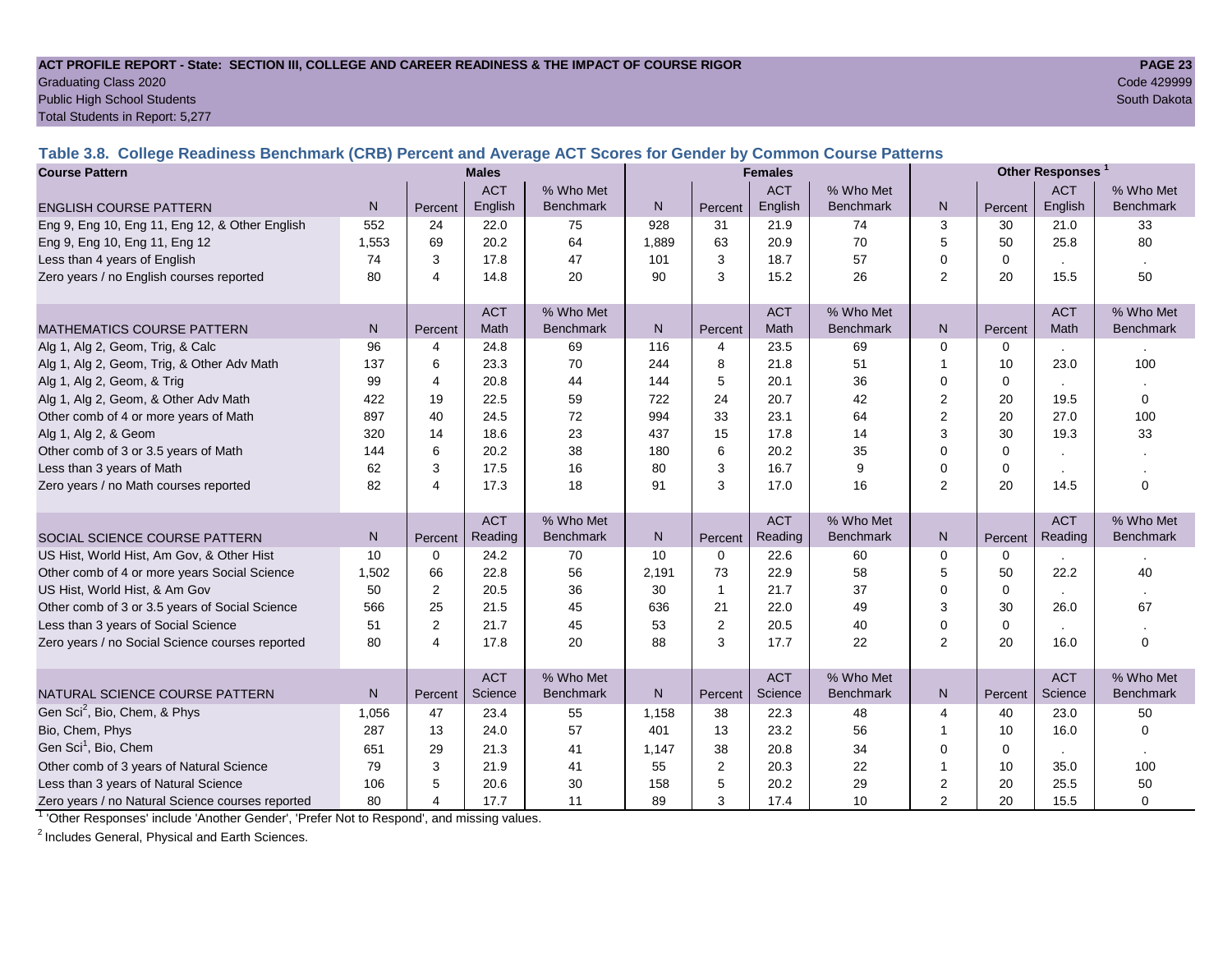### This page intentionally left blank.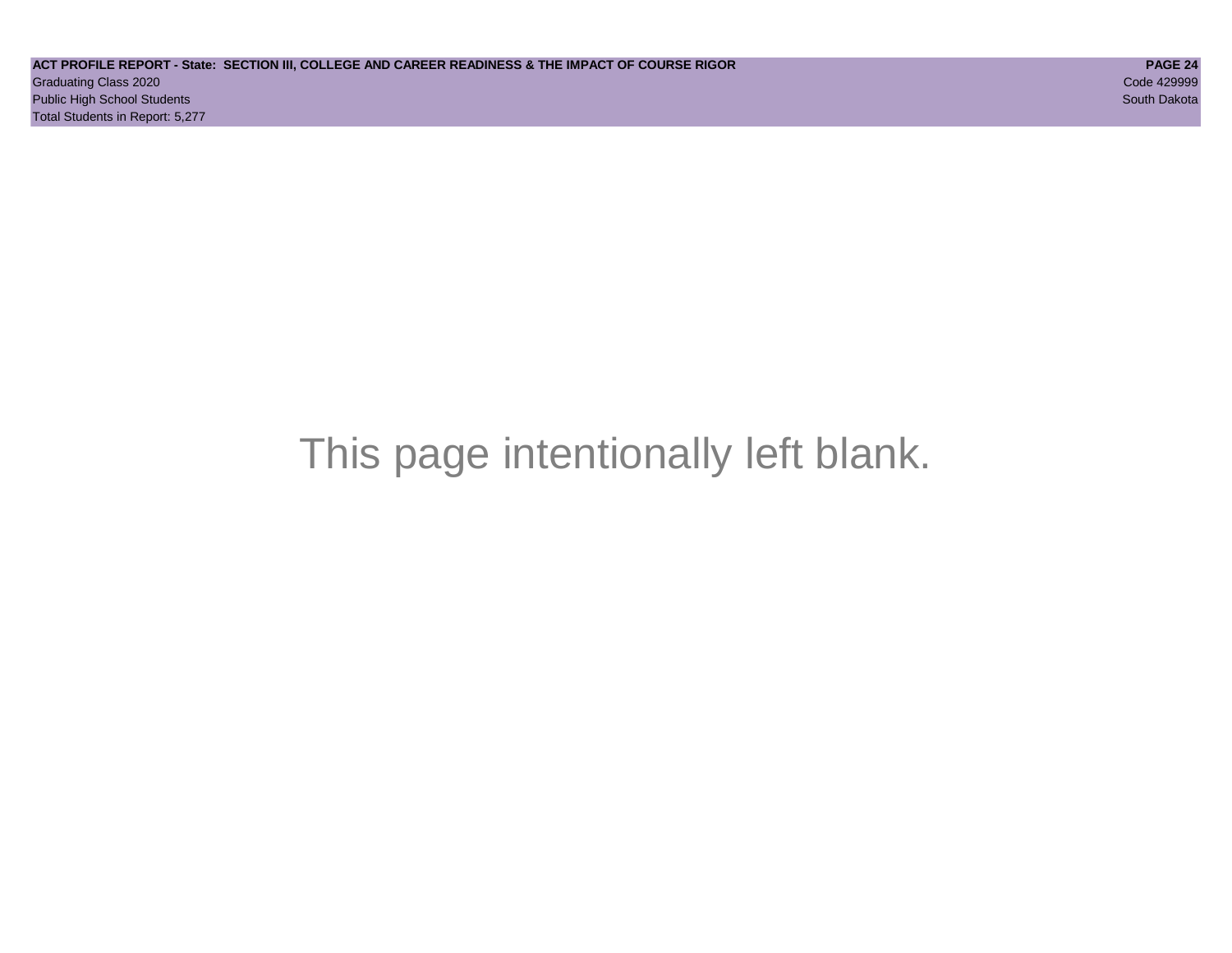## Section IV Career and Educational Aspirations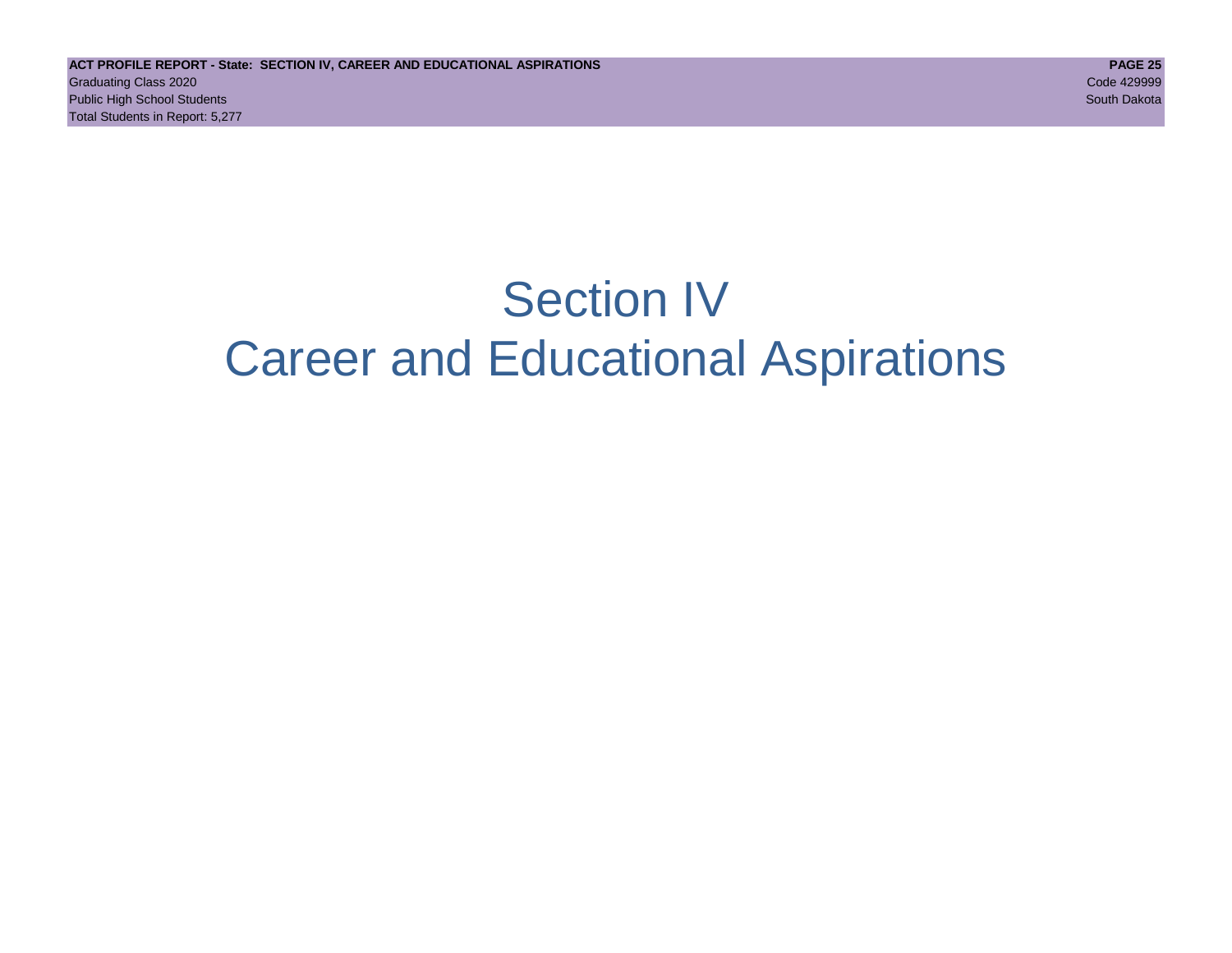



\*Missing columns reflect combinations of race/ethnicity and postsecondary aspiration in which one or both indicators are missing.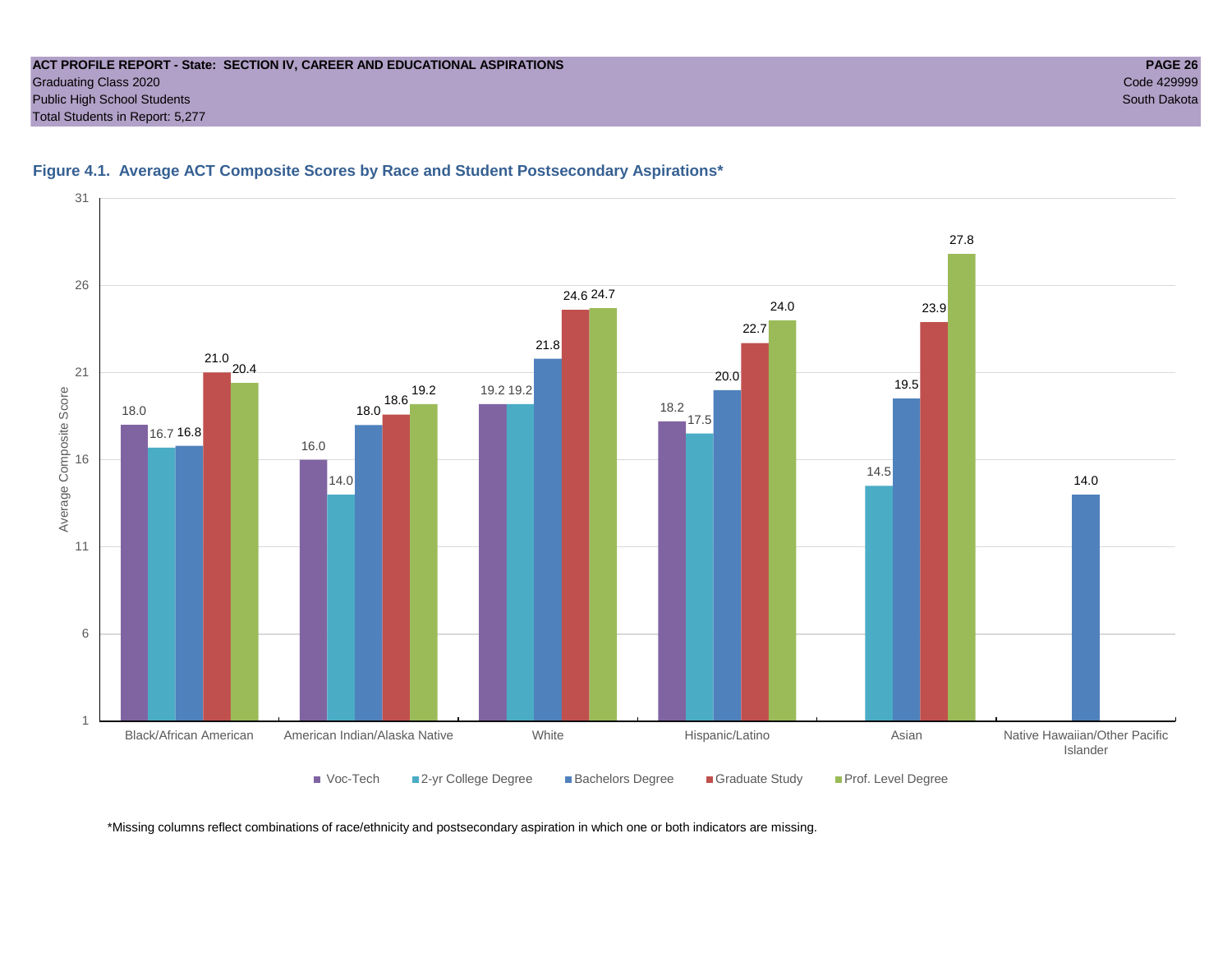#### **ACT PROFILE REPORT - State: SECTION IV, CAREER AND EDUCATIONAL ASPIRATIONS PAGE 27**

Graduating Class 2020 Code 429999

Public High School Students South Dakota

Total Students in Report: 5,277

|  |  | Table 4.1.  Distribution of Planned Educational Majors for All Students by College Plans |  |  |  |  |  |  |  |
|--|--|------------------------------------------------------------------------------------------|--|--|--|--|--|--|--|
|--|--|------------------------------------------------------------------------------------------|--|--|--|--|--|--|--|

|                                              | <b>All Students</b> |                      |                 |                | Plan on 2 Years or Less of College |                 | Plan on 4 Years or More of College |                       |                 |  |
|----------------------------------------------|---------------------|----------------------|-----------------|----------------|------------------------------------|-----------------|------------------------------------|-----------------------|-----------------|--|
| <b>Planned Educational Major</b>             | N <sup>1</sup>      | Percent <sup>2</sup> | Avg ACT<br>Comp | N.             | Percent                            | Avg ACT<br>Comp | N                                  | Percent               | Avg ACT<br>Comp |  |
| Agriculture & Natural Resources Conservation | 215                 | $\Delta$             | 20.8            | 43             | 9                                  | 18.8            | 161                                |                       | 21.4            |  |
| Architecture                                 | 76                  |                      | 22.3            | 11             | 2                                  | 20.1            | 64                                 |                       | 22.8            |  |
| Area, Ethnic, & Multidisciplinary Studies    |                     | $\Omega$             | 21.1            | $\overline{2}$ | 0                                  | 17.0            | 5                                  | $\Omega$              | 22.8            |  |
| Arts: Visual & Performing                    | 201                 |                      | 22.1            | 18             | $\boldsymbol{\Delta}$              | 19.2            | 170                                | $\boldsymbol{\Delta}$ | 22.5            |  |
| <b>Business</b>                              | 369                 |                      | 21.2            | 37             | 8                                  | 19.3            | 320                                | 7                     | 21.5            |  |
| Communications                               | 39                  |                      | 21.3            | 3              |                                    | 18.3            | 34                                 | $\overline{1}$        | 21.5            |  |
| Community, Family, & Personal Services       | 94                  | 2                    | 19.7            | 17             |                                    | 18.6            | 72                                 | 2                     | 19.9            |  |
| <b>Computer Science &amp; Mathematics</b>    | 202                 |                      | 23.7            | 13             | З                                  | 17.5            | 183                                |                       | 24.3            |  |
| Education                                    | 377                 |                      | 20.9            | 7              |                                    | 18.7            | 354                                | 8                     | 21.0            |  |
| Engineering                                  | 326                 | 6                    | 24.2            | 19             | $\Lambda$                          | 20.2            | 300                                | 7                     | 24.5            |  |
| Engineering Technology & Drafting            | 49                  |                      | 21.2            | 17             | $\overline{4}$                     | 19.4            | 27                                 | $\overline{1}$        | 22.3            |  |
| English & Foreign Languages                  | 49                  |                      | 24.8            | $\Omega$       | $\Omega$                           |                 | 46                                 |                       | 25.3            |  |
| Health Administration & Assisting            | 167                 | 3                    | 19.2            | 31             | 6                                  | 17.5            | 130                                | 3                     | 19.7            |  |
| Health Sciences & Technologies               | 1,157               | 22                   | 22.0            | 91             | 19                                 | 18.9            | 1,034                              | 24                    | 22.3            |  |
| Philosophy, Religion, & Theology             | 12                  | $\mathbf 0$          | 23.4            |                | 0                                  | 22.0            | 10                                 | 0                     | 24.1            |  |
| Repair, Production, & Construction           | 106                 | $\overline{2}$       | 19.3            | 72             | 15                                 | 18.8            | 30                                 | $\overline{1}$        | 20.6            |  |
| Sciences: Biological & Physical              | 378                 |                      | 24.4            | 6              |                                    | 17.2            | 367                                | 8                     | 24.6            |  |
| Social Sciences & Law                        | 315                 | 6                    | 21.9            | 9              | $\mathcal{P}$                      | 21.1            | 297                                | 7                     | 21.9            |  |
| Undecided                                    | 976                 | 18                   | 21.6            | 77             | 16                                 | 19.0            | 788                                | 18                    | 22.1            |  |
| No Response                                  | 162                 | 3                    | 16.9            |                |                                    | 15.3            | 7                                  | $\Omega$              | 21.7            |  |

1 2-Year and 4-Year "N" counts do not reflect "Missing" and "Other" college plans, therefore they may not add up to the N count for All Students.

<sup>2</sup>Percent of students tested within College Plan groups (All Students, 2-Year, 4-Year).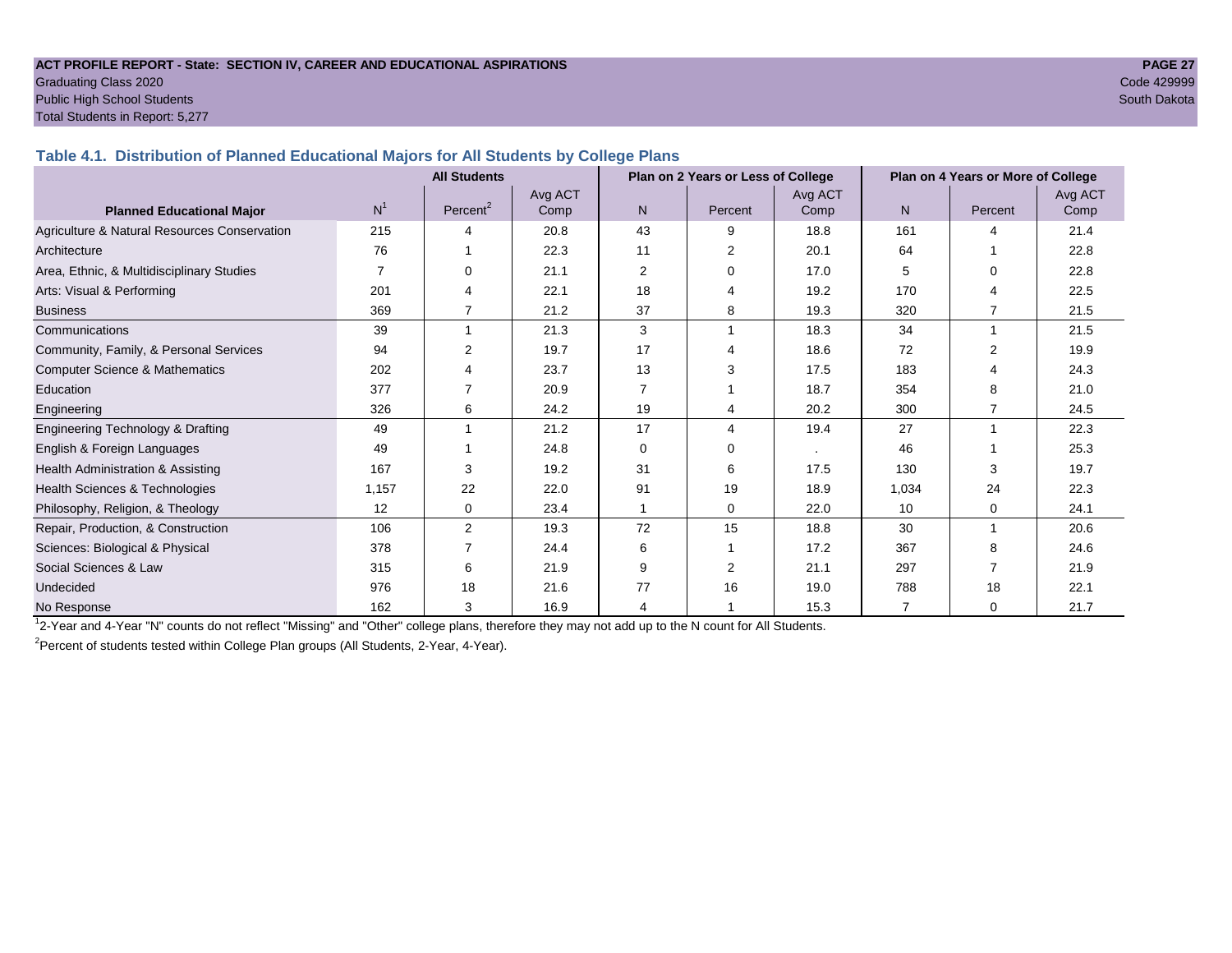#### **ACT PROFILE REPORT - State: SECTION IV, CAREER AND EDUCATIONAL ASPIRATIONS PAGE 28**

Graduating Class 2020 Code 429999 Public High School Students South Dakota (Control of the Control of the Control of the Control of the Control of the Control of the Control of the Control of the Control of the Control of the Control of the Control of the

Total Students in Report: 5,277

### **Table 4.2. Average ACT Composite Scores for Racial/Ethnic Groups by Post-Secondary Educational Aspirations**

| <b>All Racial/Ethnic Groups</b><br><b>Combined</b><br><b>Educational Degree</b> |       | <b>Black/African American</b> |    | American Indian/ Alaska Native |     |         | White | Hispanic/Latino |     |         |
|---------------------------------------------------------------------------------|-------|-------------------------------|----|--------------------------------|-----|---------|-------|-----------------|-----|---------|
| <b>Aspirations</b>                                                              | N     | Average                       | N  | Average                        | N   | Average | Ν     | Average         | N.  | Average |
| Voc-Tech                                                                        | 136   | 19.2                          |    | 18.0                           | 6   | 16.0    | 115   | 19.2            | 6   | 18.2    |
| 2-yr College Degree                                                             | 342   | 18.7                          |    | 16.7                           | 12  | 14.0    | 290   | 19.2            | 13  | 17.5    |
| <b>Bachelors Degree</b>                                                         | 2,997 | 21.4                          | 54 | 16.8                           | 86  | 18.0    | 2,529 | 21.8            | 123 | 20.0    |
| <b>Graduate Study</b>                                                           | 497   | 24.5                          |    | 21.0                           |     | 18.6    | 432   | 24.6            | 15  | 22.7    |
| Prof. Level Degree                                                              | 905   | 24.5                          | 15 | 20.4                           | 18  | 19.2    | 755   | 24.7            | 30  | 24.0    |
| Other                                                                           | 57    | 18.3                          |    | 25.0                           |     | 14.3    | 42    | 18.9            |     | 15.5    |
| No Response                                                                     | 343   | 18.8                          |    | 14.3                           | 107 | 14.9    | 148   | 21.5            |     | 18.1    |

| <b>All Racial/Ethnic Groups</b><br><b>Combined</b><br><b>Educational Degree</b> |       | Asian   |          |         | Native Hawaiian/<br><b>Other Pacific Islander</b> |         | Two or more races | Prefer not to respond/<br><b>No Response</b> |                 |         |
|---------------------------------------------------------------------------------|-------|---------|----------|---------|---------------------------------------------------|---------|-------------------|----------------------------------------------|-----------------|---------|
| <b>Aspirations</b>                                                              | N.    | Average | N        | Average | N.                                                | Average | N                 | Average                                      | N               | Average |
| Voc-Tech                                                                        | 136   | 19.2    | $\Omega$ |         |                                                   |         |                   | 21.4                                         |                 | 21.3    |
| 2-yr College Degree                                                             | 342   | 18.7    |          | 14.5    |                                                   |         | $12 \overline{ }$ | 17.7                                         |                 | 18.0    |
| <b>Bachelors Degree</b>                                                         | 2,997 | 21.4    | 40       | 19.5    |                                                   | 14.0    | 125               | 20.2                                         | 38              | 21.9    |
| <b>Graduate Study</b>                                                           | 497   | 24.5    | 9        | 23.9    |                                                   |         | 17                | 23.7                                         | 12 <sup>°</sup> | 28.1    |
| Prof. Level Degree                                                              | 905   | 24.5    | 24       | 27.8    |                                                   |         | 43                | 22.5                                         | 20              | 23.6    |
| Other                                                                           | 57    | 18.3    |          | 14.0    |                                                   |         |                   | 21.7                                         |                 | 14.0    |
| No Response                                                                     | 343   | 18.8    | 12       | 19.3    |                                                   |         | 17                | 18.4                                         | 45              | 19.9    |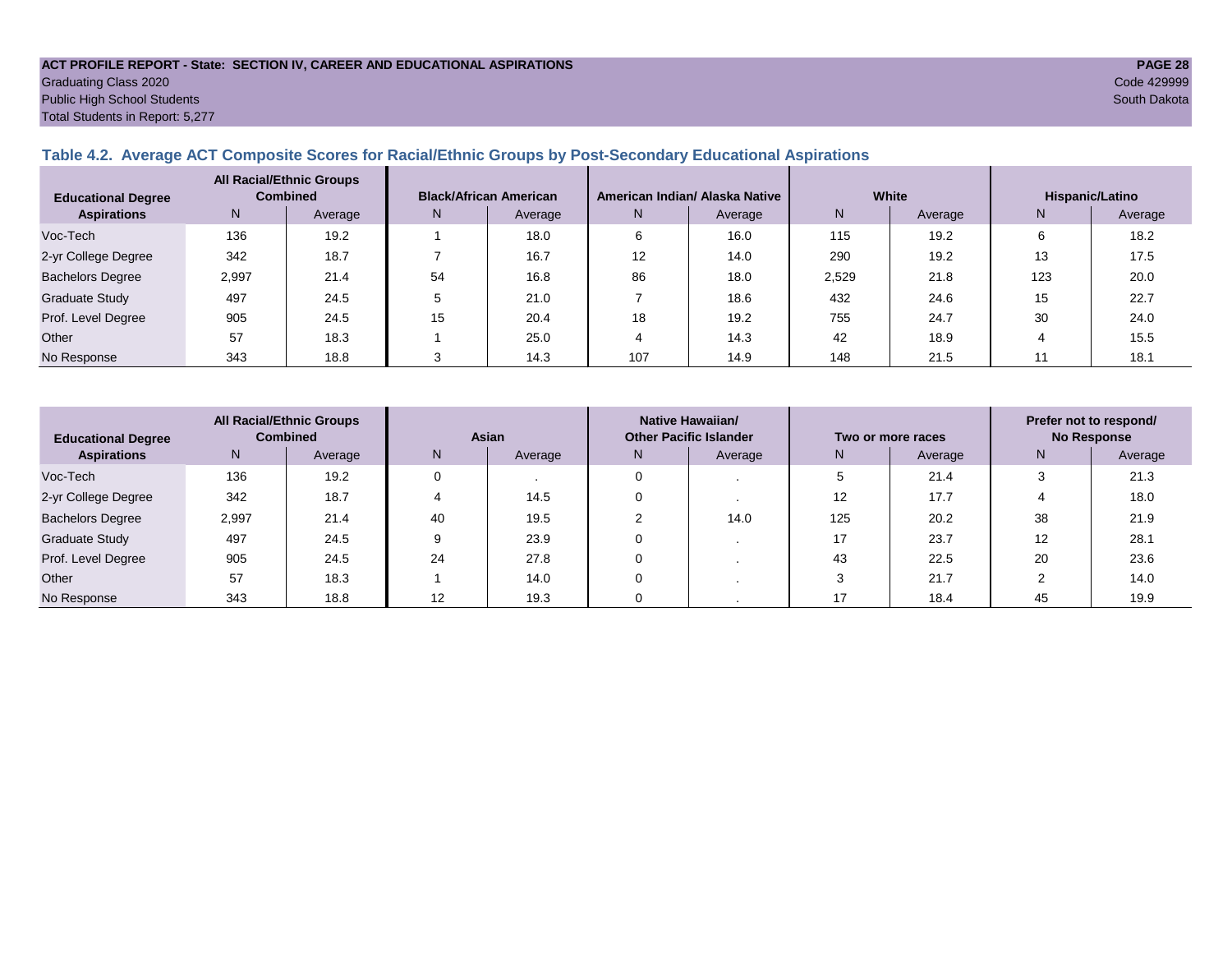#### **ACT PROFILE REPORT - State: SECTION IV, CAREER AND EDUCATIONAL ASPIRATIONS PAGE 29**

Graduating Class 2020 Code 429999 Public High School Students

Total Students in Report: 5,277

#### **Table 4.3. Students' Score Report Preferences at Time of Testing**

|                                     | <b>Percent of Students in</b> |                           |                                           |         |                         |                         |                 |                 |    |                          |                          |
|-------------------------------------|-------------------------------|---------------------------|-------------------------------------------|---------|-------------------------|-------------------------|-----------------|-----------------|----|--------------------------|--------------------------|
|                                     |                               | <b>Number of Students</b> | <b>College Readiness Standards Ranges</b> |         |                         |                         |                 |                 |    |                          |                          |
|                                     |                               |                           |                                           | 2nd-6th |                         |                         |                 |                 |    |                          |                          |
| Name                                | <b>State</b>                  | Total                     | 1st Choice                                | Choice  | $01 - 12$               | $13 - 15$               | $16 - 19$       | $20 - 23$ 24-27 |    | 28-32                    | 33-36                    |
| SOUTH DAKOTA STATE UNIVERSITY       | South Dakota                  | 1,713                     | 847                                       | 866     | $\mathbf 0$             | 6                       | 24              | 33              | 23 | 13                       |                          |
| UNIVERSITY OF SOUTH DAKOTA          | South Dakota                  | 1,276                     | 452                                       | 824     | $\Omega$                | 5                       | 25              | 31              | 26 | 12                       | 1                        |
| <b>BLACK HILLS STATE UNIVERSITY</b> | South Dakota                  | 477                       | 165                                       | 312     | 1                       | 8                       | 34              | 31              | 19 | $\overline{7}$           | 0                        |
| NORTHERN STATE UNIVERSITY           | South Dakota                  | 389                       | 160                                       | 229     | $\overline{\mathbf{1}}$ | 8                       | 25              | 34              | 20 | 12                       | 1                        |
| <b>AUGUSTANA UNIVERSITY</b>         | South Dakota                  | 374                       | 100                                       | 274     | $\mathbf{1}$            | 3                       | 14              | 29              | 29 | 22                       | $\overline{2}$           |
| SOUTH DAKOTA SCH OF MINES/TECH      | South Dakota                  | 365                       | 147                                       | 218     | $\overline{0}$          | $\mathbf{1}$            | 11              | 26              | 33 | 24                       | 5                        |
| <b>DAKOTA STATE UNIVERSITY</b>      | South Dakota                  | 358                       | 153                                       | 205     | $\Omega$                | 8                       | 27              | 29              | 24 | 11                       | 1                        |
| UNIVERSITY OF MINNESOTA-TWIN CITIES | Minnesota                     | 305                       | 74                                        | 231     | $\Omega$                | $\overline{2}$          | 11              | 25              | 30 | 28                       | $\overline{\mathcal{A}}$ |
| LAKE AREA TECHNICAL INSTITUTE       | South Dakota                  | 299                       | 125                                       | 174     | $\mathbf{1}$            | 15                      | 38              | 28              | 14 | 3                        | 0                        |
| UNIVERSITY OF NEBRASKA AT LINCOLN   | Nebraska                      | 299                       | 66                                        | 233     | $\mathbf 0$             | $\mathbf{1}$            | 13              | 25              | 33 | 24                       | 3                        |
| UNIVERSITY OF SIOUX FALLS           | South Dakota                  | 298                       | 57                                        | 241     | $\mathbf 0$             | 10                      | $\overline{30}$ | 25              | 24 | 10                       | $\mathbf{1}$             |
| SOUTHEAST TECHNICAL INSTITUTE       | South Dakota                  | 288                       | 109                                       | 179     | $\overline{2}$          | 18                      | 37              | 29              | 10 | 3                        | 0                        |
| MITCHELL TECHNICAL INSTITUTE        | South Dakota                  | 206                       | 72                                        | 134     | $\mathbf 1$             | 11                      | 49              | 26              | 11 | 1                        | $\Omega$                 |
| NORTH DAKOTA STATE UNIVERSITY       | North Dakota                  | 180                       | 52                                        | 128     | $\Omega$                | $\overline{2}$          | 22              | 33              | 28 | 13                       | 1                        |
| DAKOTA WESLEYAN UNIVERSITY          | South Dakota                  | 173                       | 61                                        | 112     | 1                       | $\overline{7}$          | 37              | 31              | 19 | 5                        | 0                        |
| MINNESOTA STATE UNIVERSITY MANKATO  | Minnesota                     | 125                       | 21                                        | 104     | $\overline{0}$          | 5                       | 25              | 34              | 22 | 14                       | $\overline{0}$           |
| ARIZONA STATE UNIVERSITY            | Arizona                       | 94                        | 25                                        | 69      | $\mathbf{1}$            | 6                       | 21              | 38              | 21 | 12                       | $\Omega$                 |
| WESTERN DAKOTA TECHNICAL INSTITUTE  | South Dakota                  | 89                        | 36                                        | 53      | $\overline{2}$          | 17                      | 36              | 33              | 9  | 2                        |                          |
| <b>IOWA STATE UNIVERSITY</b>        | lowa                          | 80                        | 12                                        | 68      | $\Omega$                | 5                       | 14              | 20              | 30 | 26                       | 5                        |
| <b>NCAA ELIGIBILITY CENTER</b>      | Indiana                       | 71                        | 30                                        | 41      | $\mathbf 0$             | 6                       | 14              | 30              | 39 | 10                       | $\mathbf{1}$             |
| UNIVERSITY OF IOWA                  | lowa                          | 71                        | 11                                        | 60      | $\mathbf 0$             | $\mathbf{1}$            | 13              | 30              | 32 | 20                       | 4                        |
| UNIVERSITY OF MINNESOTA-MORRIS      | Minnesota                     | 65                        | 22                                        | 43      | $\mathbf 0$             | 6                       | 45              | 18              | 17 | 14                       | 0                        |
| <b>MOUNT MARTY COLLEGE</b>          | South Dakota                  | 64                        | 13                                        | 51      | $\overline{2}$          | 3                       | 31              | 33              | 22 | 9                        | 0                        |
| UNIVERSITY OF WYOMING               | Wyoming                       | 62                        | 15                                        | 47      | $\mathbf 0$             | $\overline{2}$          | 19              | 35              | 32 | 11                       | 0                        |
| <b>COLORADO STATE UNIVERSITY</b>    | Colorado                      | 61                        | 15                                        | 46      | $\Omega$                | 5                       | 18              | 26              | 36 | 13                       | $\overline{2}$           |
| <b>CREIGHTON UNIVERSITY</b>         | Nebraska                      | 56                        | 12                                        | 44      | $\Omega$                | $\overline{2}$          | 9               | 30              | 21 | 32                       | 5                        |
| <b>CHADRON STATE COLLEGE</b>        | Nebraska                      | 55                        | 21                                        | 34      | $\overline{4}$          | 15                      | 31              | 25              | 22 | $\overline{\mathcal{A}}$ | $\Omega$                 |
| UNIVERSITY OF NORTH DAKOTA          | North Dakota                  | 55                        | 14                                        | 41      | $\Omega$                | $\overline{\mathbf{4}}$ | 18              | 33              | 35 | 9                        | $\overline{2}$           |
| <b>GRAND CANYON UNIVERSITY</b>      | Arizona                       | 53                        | 17                                        | 36      | $\Omega$                | $\overline{2}$          | 32              | 45              | 17 | $\overline{\mathcal{A}}$ | $\Omega$                 |
| MONTANA STATE UNIVERSITY-BOZEMAN    | Montana                       | 51                        | 14                                        | 37      | $\mathbf 0$             | $\overline{2}$          | 10              | 16              | 41 | 31                       | 0                        |
| <b>All Other Institutions</b>       |                               | 2,216                     | 567                                       | 1,649   | 1                       | 6                       | 20              | 26              | 22 | 19                       | 5                        |
| <b>Total</b>                        |                               | 10,268                    | 3,485                                     | 6,783   | $\mathbf{1}$            | 6                       | 24              | 29              | 23 | 14                       | $\overline{2}$           |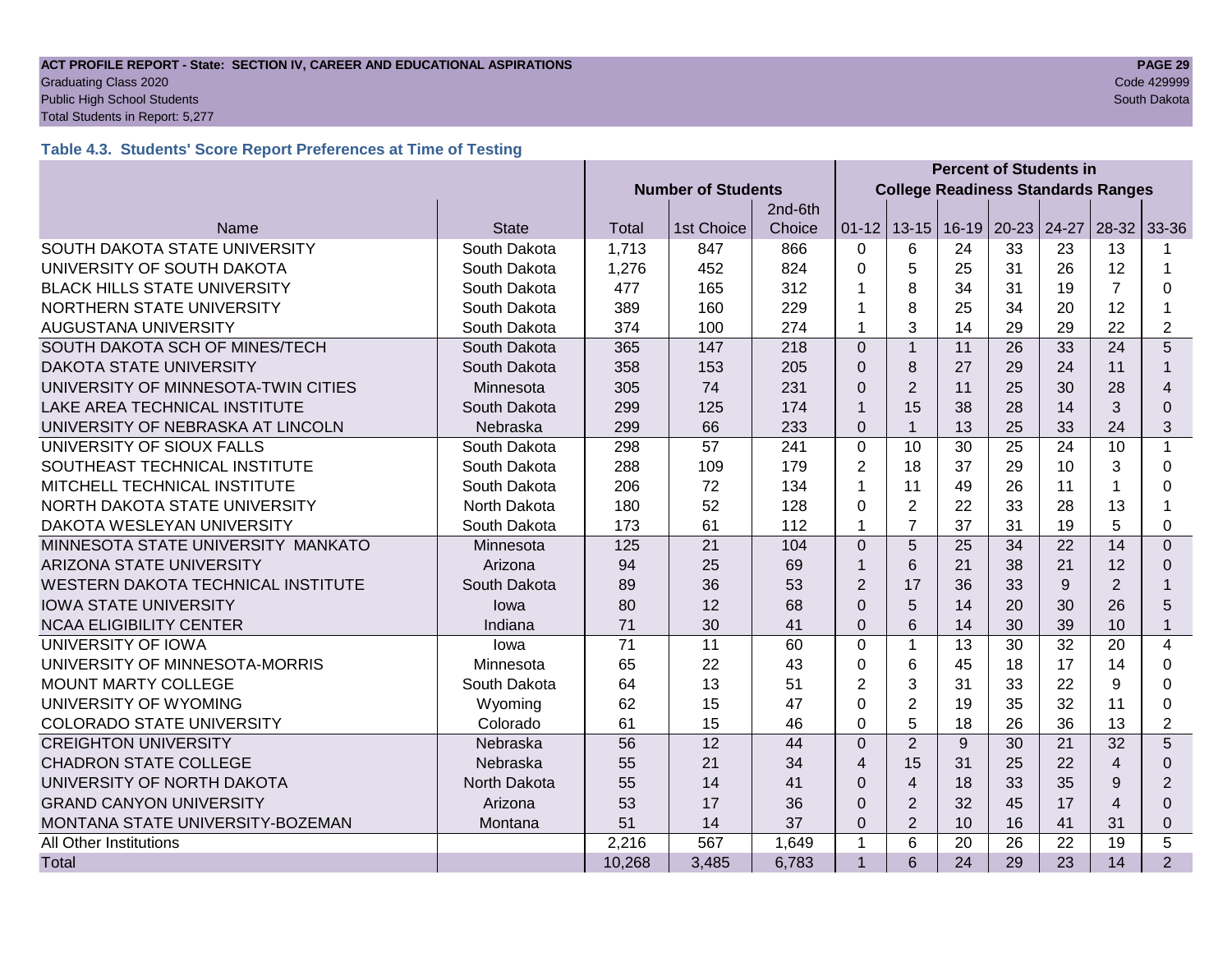### This page intentionally left blank.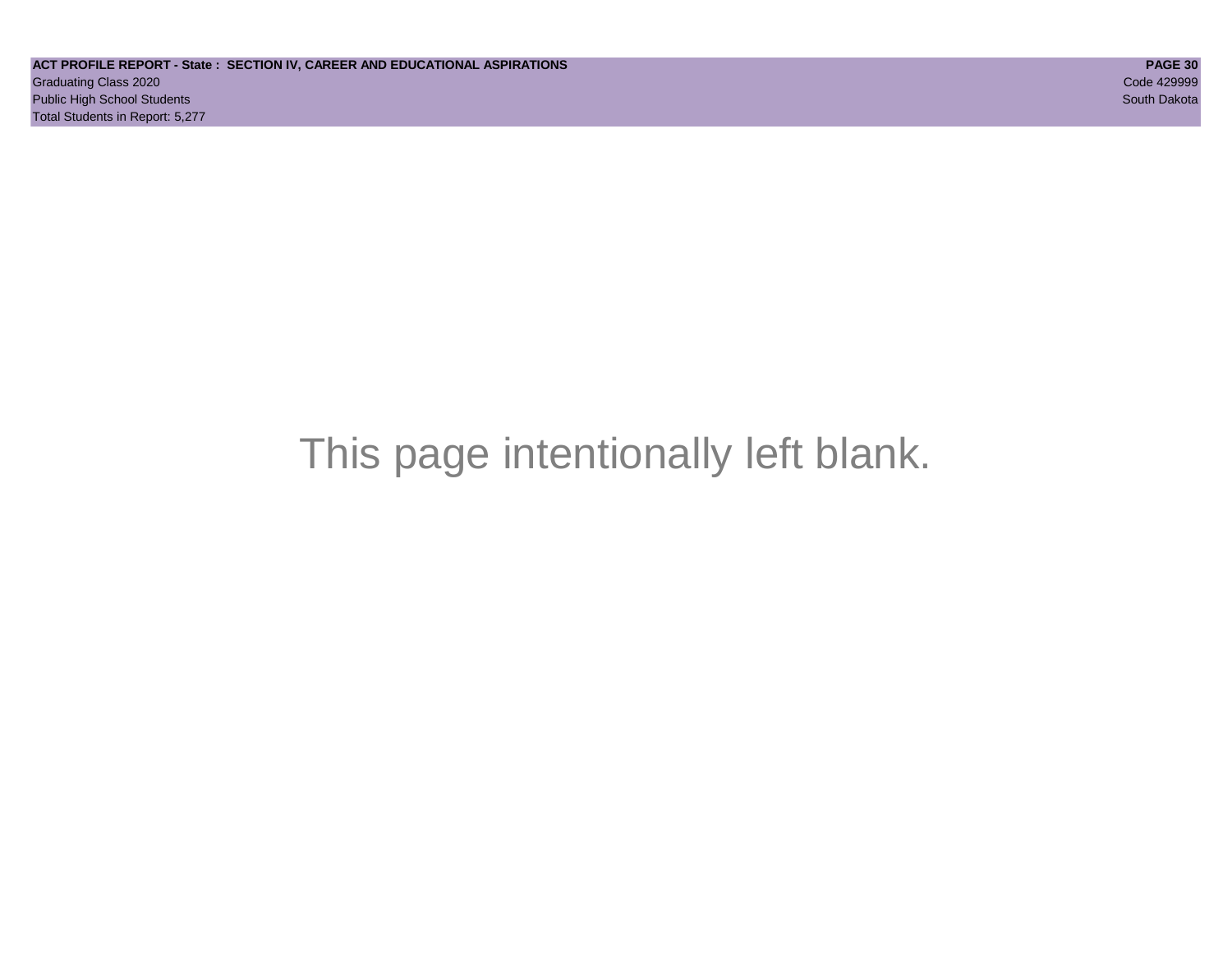# Section V Optional Writing Test Results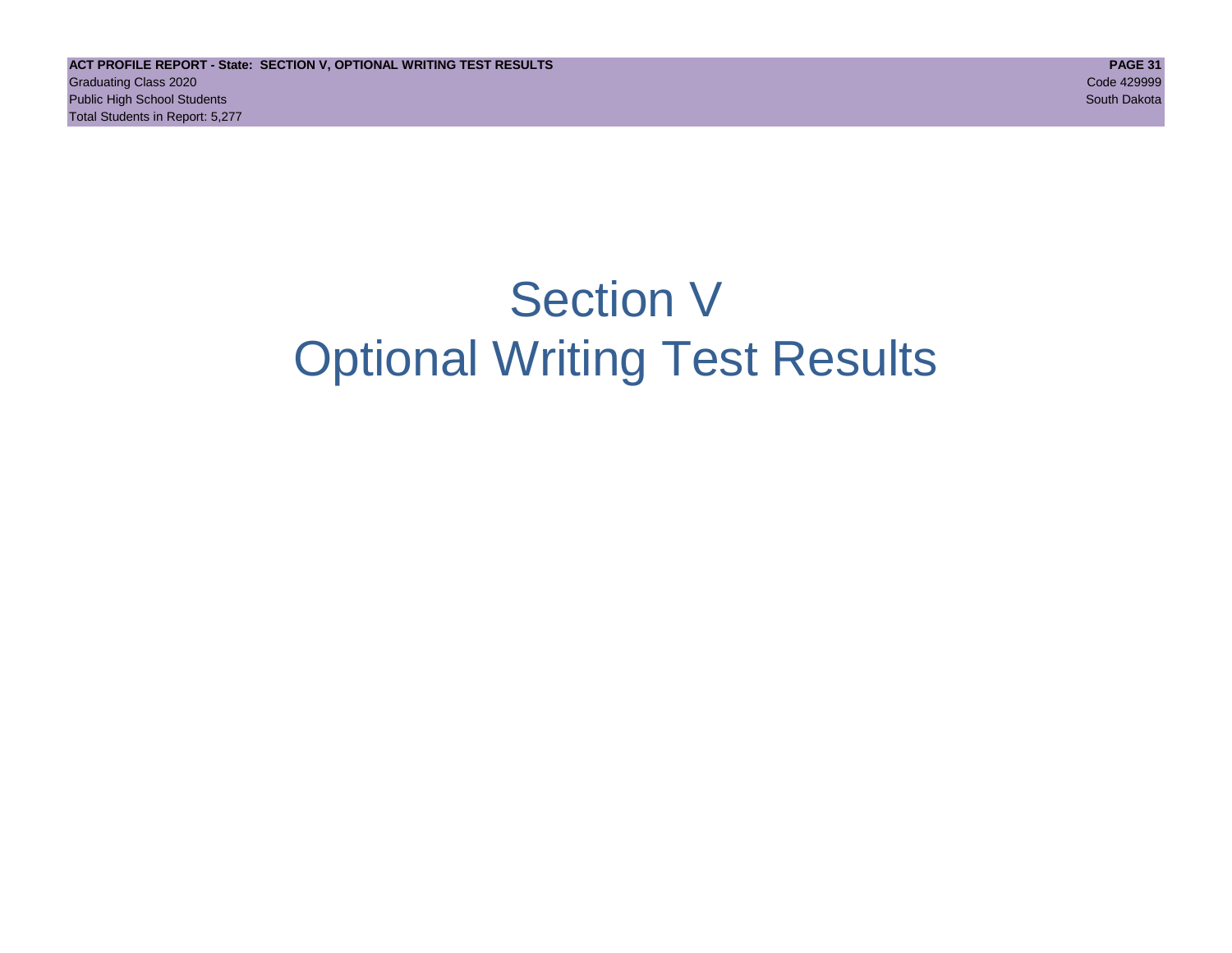



■State ■National

\*Missing columns reflect race/ethnicity groupings that are missing.